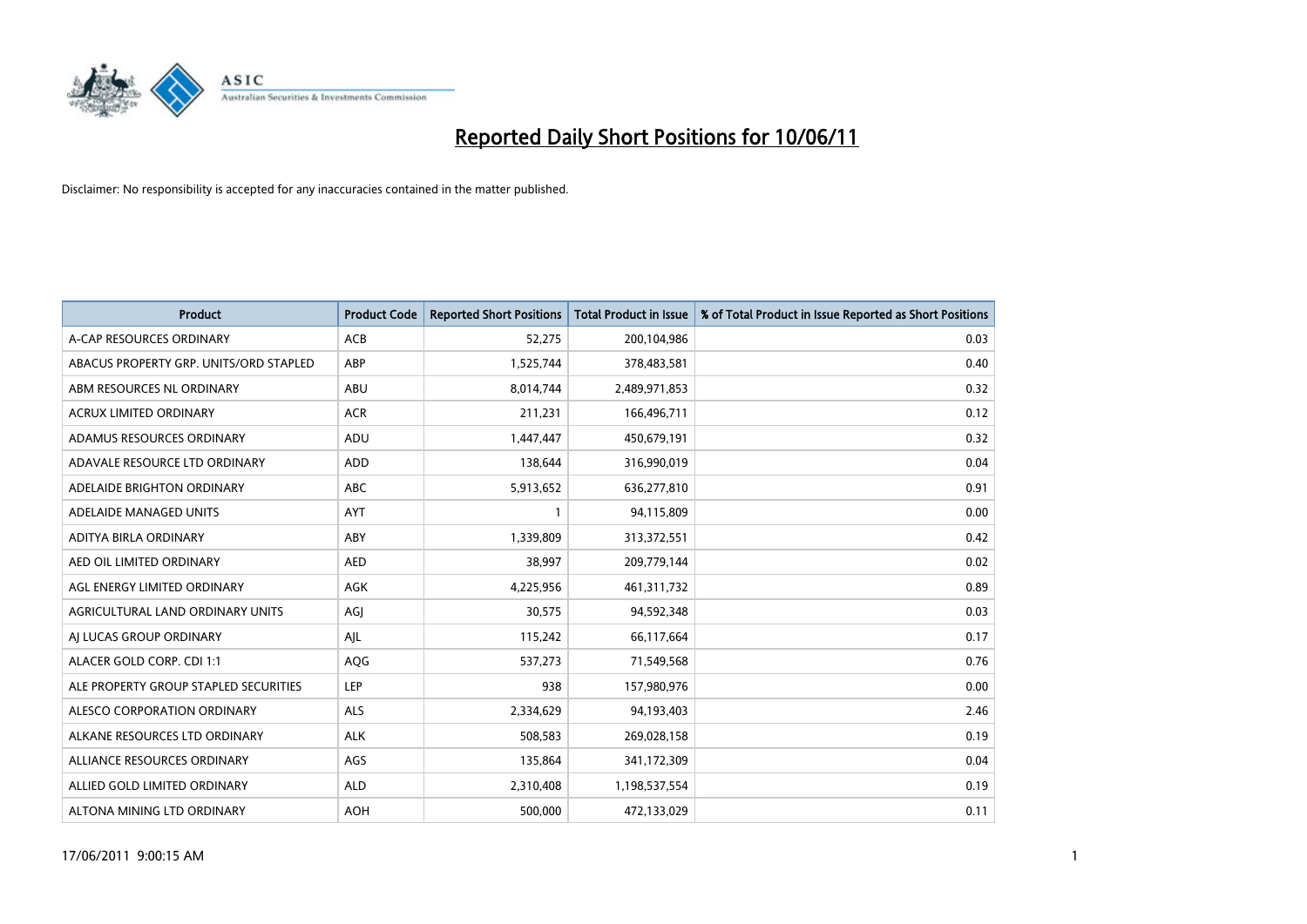

| <b>Product</b>                          | <b>Product Code</b> | <b>Reported Short Positions</b> | Total Product in Issue | % of Total Product in Issue Reported as Short Positions |
|-----------------------------------------|---------------------|---------------------------------|------------------------|---------------------------------------------------------|
| ALUMINA LIMITED ORDINARY                | <b>AWC</b>          | 27,368,090                      | 2,440,196,187          | 1.12                                                    |
| AMADEUS ENERGY ORDINARY                 | AMU                 | 611,466                         | 300,288,855            | 0.20                                                    |
| AMALGAMATED HOLDINGS ORDINARY           | <b>AHD</b>          | 19,389                          | 157,461,063            | 0.01                                                    |
| AMCOR LIMITED ORDINARY                  | <b>AMC</b>          | 7,682,460                       | 1,227,441,619          | 0.60                                                    |
| AMP LIMITED ORDINARY                    | AMP                 | 12,773,868                      | 2,811,693,913          | 0.43                                                    |
| AMPELLA MINING ORDINARY                 | <b>AMX</b>          | 883,270                         | 204,785,108            | 0.42                                                    |
| ANSELL LIMITED ORDINARY                 | <b>ANN</b>          | 3,829,488                       | 133,011,550            | 2.89                                                    |
| ANTARES ENERGY LTD ORDINARY             | <b>AZZ</b>          | 101,632                         | 275,974,167            | 0.04                                                    |
| ANZ BANKING GRP LTD ORDINARY            | <b>ANZ</b>          | 17,258,951                      | 2,597,231,242          | 0.63                                                    |
| APA GROUP STAPLED SECURITIES            | <b>APA</b>          | 7,484,198                       | 556,193,951            | 1.33                                                    |
| APEX MINERALS NL ORDINARY               | <b>AXM</b>          | 987,473                         | 5,550,243,713          | 0.02                                                    |
| APN EUROPEAN RETAIL UNITS STAPLED SEC.  | <b>AEZ</b>          | 11,832                          | 544,910,660            | 0.00                                                    |
| APN NEWS & MEDIA ORDINARY               | <b>APN</b>          | 24,137,996                      | 618,568,292            | 3.90                                                    |
| AQUARIUS PLATINUM. ORDINARY             | <b>AOP</b>          | 5,355,837                       | 470,070,802            | 1.11                                                    |
| AQUILA RESOURCES ORDINARY               | <b>AQA</b>          | 4,446,782                       | 374,368,499            | 1.18                                                    |
| ARAFURA RESOURCE LTD ORDINARY           | ARU                 | 5,895,031                       | 367,980,342            | 1.62                                                    |
| ARB CORPORATION ORDINARY                | ARP                 | 6,455                           | 72,481,302             | 0.00                                                    |
| ARDENT LEISURE GROUP STAPLED SECURITIES | AAD                 | 635,530                         | 318,147,978            | 0.19                                                    |
| ARISTOCRAT LEISURE ORDINARY             | <b>ALL</b>          | 37,131,374                      | 536,480,307            | 6.90                                                    |
| ASCIANO LIMITED ORDINARY                | <b>AIO</b>          | 19,659,783                      | 2,926,103,883          | 0.67                                                    |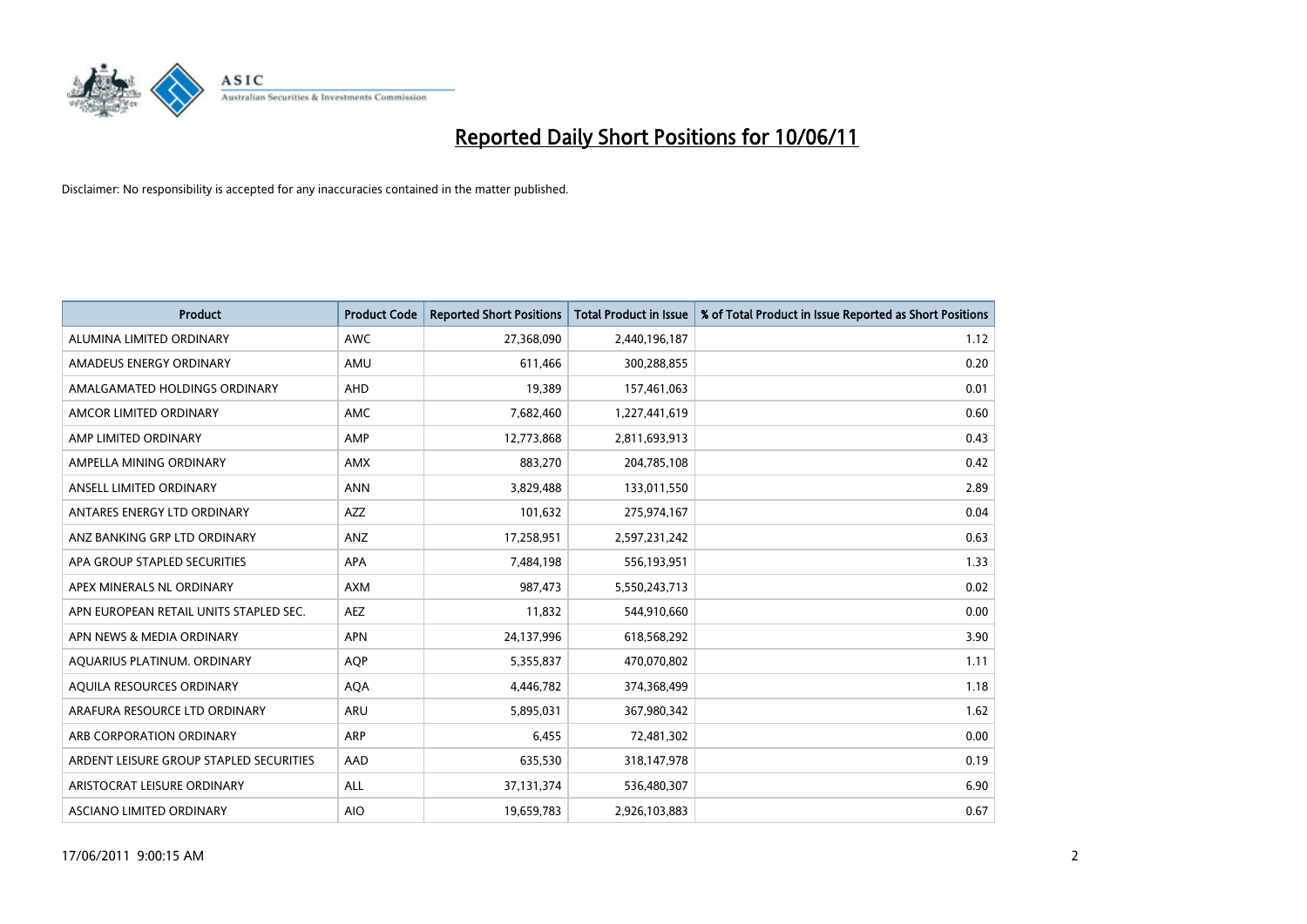

| <b>Product</b>                          | <b>Product Code</b> | <b>Reported Short Positions</b> | <b>Total Product in Issue</b> | % of Total Product in Issue Reported as Short Positions |
|-----------------------------------------|---------------------|---------------------------------|-------------------------------|---------------------------------------------------------|
| ASG GROUP LIMITED ORDINARY              | <b>ASZ</b>          | 82,700                          | 169,117,796                   | 0.05                                                    |
| ASPEN GROUP ORD/UNITS STAPLED           | <b>APZ</b>          | 1,093,641                       | 579,826,041                   | 0.19                                                    |
| ASPIRE MINING LTD ORDINARY              | <b>AKM</b>          | 406.908                         | 539,971,483                   | 0.08                                                    |
| ASTON RES LTD ORDINARY                  | <b>AZT</b>          | 435,264                         | 204,527,604                   | 0.21                                                    |
| ASTRO JAP PROP GROUP STAPLED SECURITIES | AJA                 | 22,085                          | 58,445,002                    | 0.04                                                    |
| ASX LIMITED ORDINARY                    | ASX                 | 1,945,130                       | 175,136,729                   | 1.10                                                    |
| ATLANTIC LIMITED ORDINARY               | ATI                 | 171,343                         | 113,595,146                   | 0.15                                                    |
| ATLAS IRON LIMITED ORDINARY             | <b>AGO</b>          | 3,126,070                       | 825,526,142                   | 0.36                                                    |
| AURORA MINERALS LTD ORDINARY            | <b>ARM</b>          | 166                             | 104,167,499                   | 0.00                                                    |
| <b>AURORA OIL &amp; GAS ORDINARY</b>    | <b>AUT</b>          | 6,750,856                       | 403,687,342                   | 1.69                                                    |
| AUSDRILL LIMITED ORDINARY               | <b>ASL</b>          | 334,470                         | 301,419,184                   | 0.11                                                    |
| AUSENCO LIMITED ORDINARY                | <b>AAX</b>          | 3,636,957                       | 122,987,022                   | 2.94                                                    |
| AUSTAL LIMITED ORDINARY                 | ASB                 | 270,646                         | 188,069,638                   | 0.14                                                    |
| <b>AUSTAR UNITED ORDINARY</b>           | <b>AUN</b>          | 3,097,543                       | 1,271,479,658                 | 0.23                                                    |
| AUSTBROKERS HOLDINGS ORDINARY           | <b>AUB</b>          | 3,988                           | 54,658,736                    | 0.01                                                    |
| AUSTIN ENGINEERING ORDINARY             | ANG                 | 93,954                          | 71,714,403                    | 0.12                                                    |
| <b>AUSTRALAND ASSETS ASSETS</b>         | AAZPB               | 1,168                           | 2,750,000                     | 0.04                                                    |
| AUSTRALAND PROPERTY STAPLED SECURITY    | <b>ALZ</b>          | 880,492                         | 576,846,597                   | 0.14                                                    |
| AUSTRALIAN AGRICULT, ORDINARY           | AAC                 | 1,732,029                       | 303,904,127                   | 0.57                                                    |
| AUSTRALIAN EDUCATION UNITS              | <b>AEU</b>          | 625,000                         | 175,465,397                   | 0.36                                                    |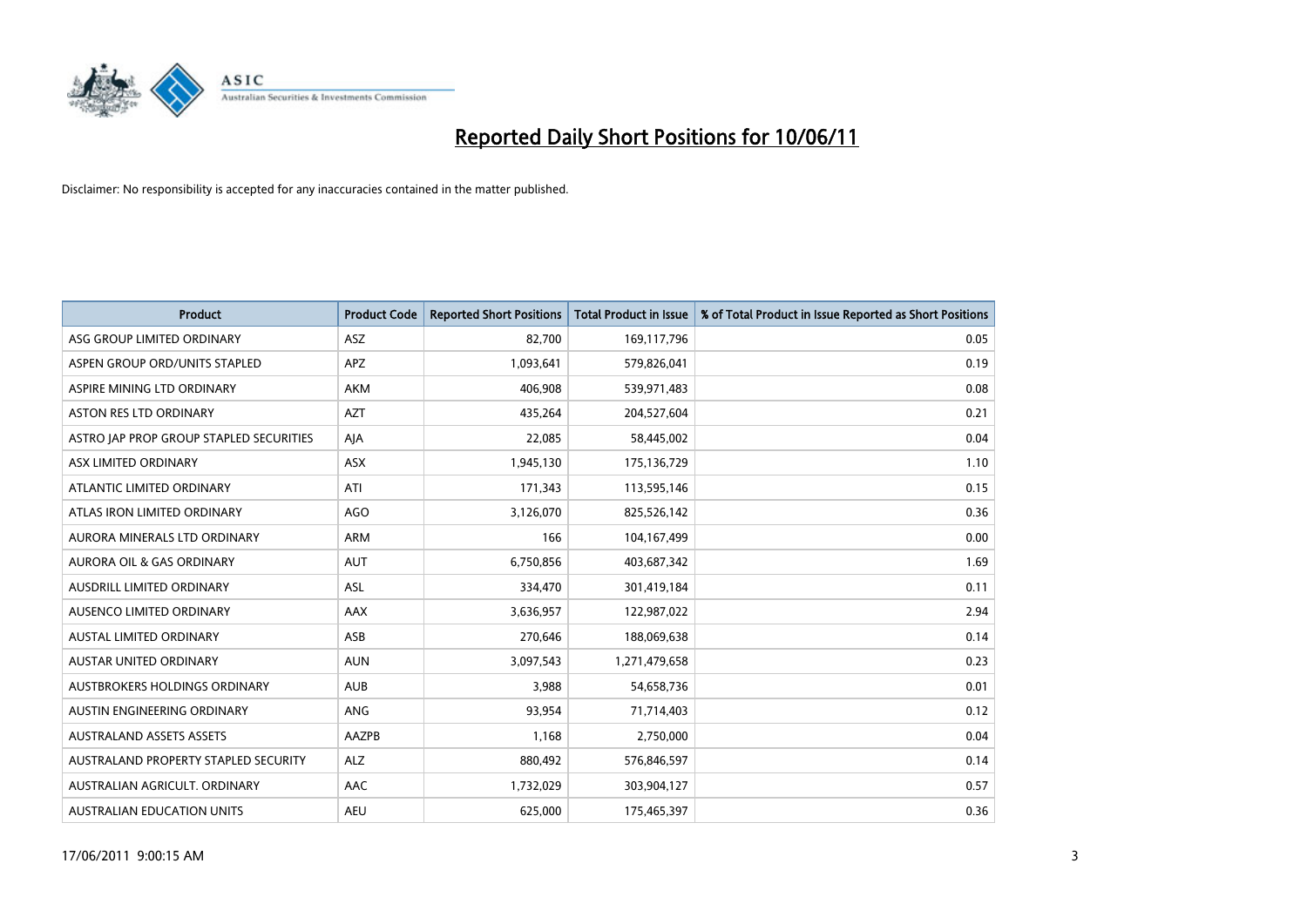

| <b>Product</b>                       | <b>Product Code</b> | <b>Reported Short Positions</b> | <b>Total Product in Issue</b> | % of Total Product in Issue Reported as Short Positions |
|--------------------------------------|---------------------|---------------------------------|-------------------------------|---------------------------------------------------------|
| AUSTRALIAN FOUNDAT, ORDINARY         | AFI                 | 12,161                          | 1,016,903,220                 | 0.00                                                    |
| AUSTRALIAN INFRASTR. UNITS/ORDINARY  | <b>AIX</b>          | 2,289,083                       | 620,733,944                   | 0.35                                                    |
| AUSTRALIAN MINES LTD ORDINARY        | <b>AUZ</b>          | 1,400,000                       | 576,910,315                   | 0.24                                                    |
| AUSTRALIAN PHARM. ORDINARY           | API                 | 781,627                         | 488,115,883                   | 0.15                                                    |
| AUTOMOTIVE HOLDINGS ORDINARY         | <b>AHE</b>          | 118,968                         | 260,345,713                   | 0.04                                                    |
| AVEXA LIMITED ORDINARY               | <b>AVX</b>          | 243,657                         | 847,688,779                   | 0.03                                                    |
| AWE LIMITED ORDINARY                 | <b>AWE</b>          | 2,578,154                       | 521,871,941                   | 0.50                                                    |
| AZUMAH RESOURCES ORDINARY            | <b>AZM</b>          | 347,016                         | 279,196,055                   | 0.12                                                    |
| <b>BANDANNA ENERGY ORDINARY</b>      | <b>BND</b>          | 904.979                         | 426,515,482                   | 0.21                                                    |
| BANK OF QUEENSLAND. ORDINARY         | <b>BOO</b>          | 3,898,714                       | 225,369,547                   | 1.73                                                    |
| <b>BANNERMAN RESOURCES ORDINARY</b>  | <b>BMN</b>          | 108,399                         | 234,435,934                   | 0.04                                                    |
| <b>BASE RES LIMITED ORDINARY</b>     | <b>BSE</b>          | 300,132                         | 165,341,114                   | 0.18                                                    |
| BATHURST RESOURCES ORDINARY          | <b>BTU</b>          | 7,751,921                       | 666,141,330                   | 1.15                                                    |
| <b>BAUXITE RESOURCE LTD ORDINARY</b> | <b>BAU</b>          | 109,797                         | 235,379,896                   | 0.05                                                    |
| <b>BC IRON LIMITED ORDINARY</b>      | <b>BCI</b>          | 294,062                         | 94,381,000                    | 0.31                                                    |
| BEACH ENERGY LIMITED ORDINARY        | <b>BPT</b>          | 5,911,705                       | 1,102,788,311                 | 0.53                                                    |
| BEADELL RESOURCE LTD ORDINARY        | <b>BDR</b>          | 1,411,703                       | 622,372,828                   | 0.21                                                    |
| BENDIGO AND ADELAIDE ORDINARY        | <b>BEN</b>          | 7,023,837                       | 360,282,697                   | 1.95                                                    |
| BERKELEY RESOURCES ORDINARY          | <b>BKY</b>          | 1,273,656                       | 174,298,273                   | 0.72                                                    |
| BETASHARES ASX RES ETF UNITS         | <b>ORE</b>          | 188,220                         | 4,519,432                     | 4.16                                                    |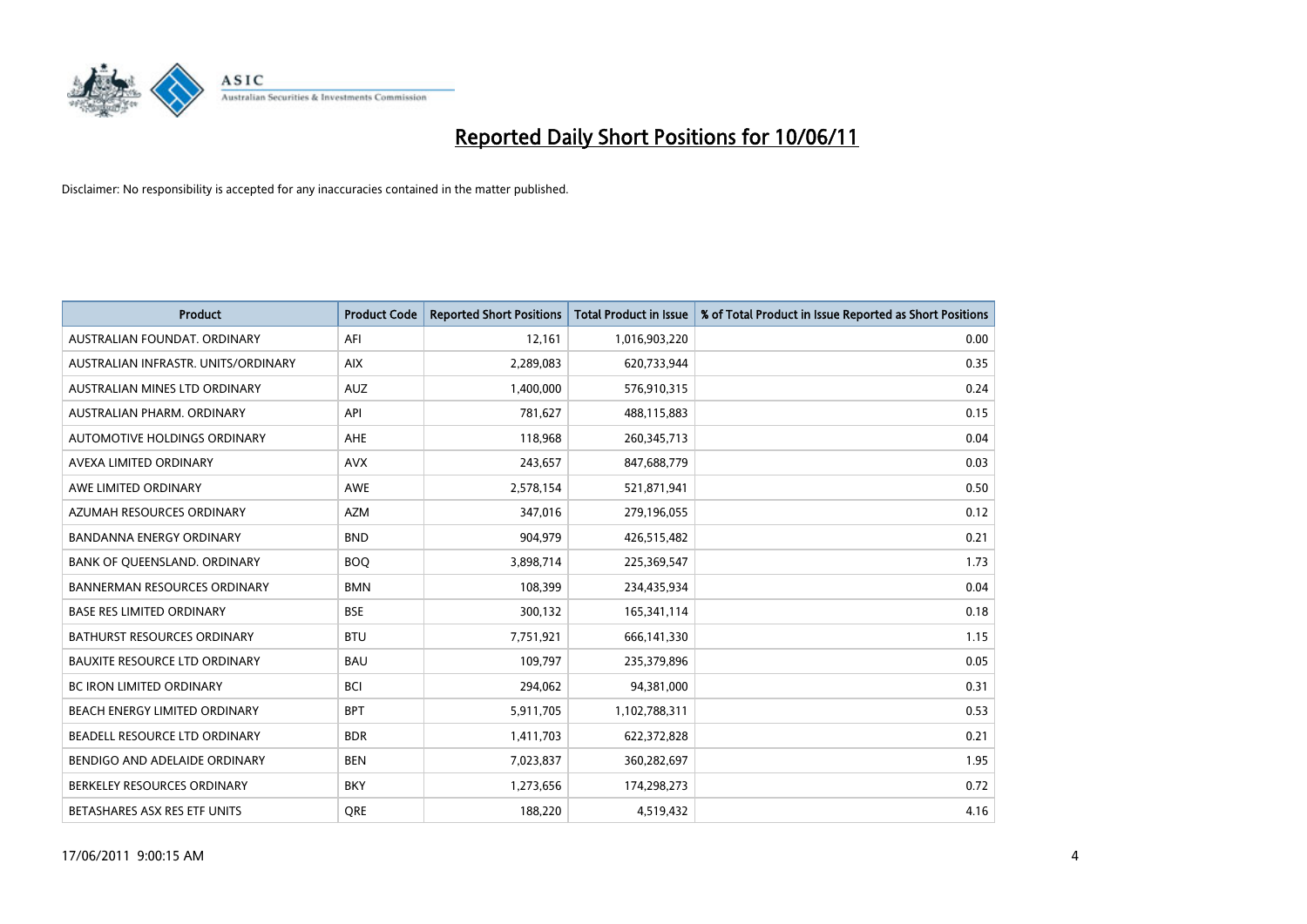

| <b>Product</b>                       | <b>Product Code</b> | <b>Reported Short Positions</b> | Total Product in Issue | % of Total Product in Issue Reported as Short Positions |
|--------------------------------------|---------------------|---------------------------------|------------------------|---------------------------------------------------------|
| <b>BHP BILLITON LIMITED ORDINARY</b> | <b>BHP</b>          | 47,379,163                      | 3,209,181,688          | 1.45                                                    |
| <b>BILLABONG ORDINARY</b>            | <b>BBG</b>          | 14,934,207                      | 254,037,587            | 5.87                                                    |
| <b>BIOTA HOLDINGS ORDINARY</b>       | <b>BTA</b>          | 2,249,514                       | 181,417,556            | 1.24                                                    |
| <b>BISALLOY STEEL ORDINARY</b>       | <b>BIS</b>          | 84,480                          | 216,455,965            | 0.04                                                    |
| BKI INVESTMENT LTD ORDINARY          | BKI                 | 508                             | 422,863,407            | 0.00                                                    |
| <b>BLACKMORES LIMITED ORDINARY</b>   | <b>BKL</b>          | 10,000                          | 16,744,292             | 0.06                                                    |
| <b>BLACKTHORN RESOURCES ORDINARY</b> | <b>BTR</b>          | 35,848                          | 122,918,000            | 0.03                                                    |
| <b>BLUESCOPE STEEL LTD ORDINARY</b>  | <b>BSL</b>          | 54,398,019                      | 1,842,207,385          | 2.95                                                    |
| <b>BOART LONGYEAR ORDINARY</b>       | <b>BLY</b>          | 5,536,436                       | 461,163,412            | 1.22                                                    |
| <b>BOOM LOGISTICS ORDINARY</b>       | <b>BOL</b>          | 347,313                         | 461,500,712            | 0.07                                                    |
| BORAL LIMITED. ORDINARY              | <b>BLD</b>          | 33,766,041                      | 729,925,990            | 4.63                                                    |
| BOTSWANA METALS LTD ORDINARY         | <b>BML</b>          | 7,000                           | 143,717,013            | 0.00                                                    |
| <b>BOW ENERGY LIMITED ORDINARY</b>   | <b>BOW</b>          | 7,954,727                       | 349,517,229            | 2.28                                                    |
| <b>BRADKEN LIMITED ORDINARY</b>      | <b>BKN</b>          | 1,947,786                       | 161,532,428            | 1.22                                                    |
| <b>BRAMBLES LIMITED ORDINARY</b>     | <b>BXB</b>          | 23,069,113                      | 1,479,362,454          | 1.51                                                    |
| BREAKAWAY RESOURCES ORDINARY         | <b>BRW</b>          | 34,717                          | 291,100,507            | 0.01                                                    |
| BREVILLE GROUP LTD ORDINARY          | <b>BRG</b>          | 2,739                           | 129,995,322            | 0.00                                                    |
| <b>BRICKWORKS LIMITED ORDINARY</b>   | <b>BKW</b>          | 19,769                          | 147,567,333            | 0.01                                                    |
| <b>BROCKMAN RESOURCES ORDINARY</b>   | <b>BRM</b>          | 161,552                         | 144,803,151            | 0.11                                                    |
| BT INVESTMENT MNGMNT ORDINARY        | <b>BTT</b>          | 556,725                         | 160,000,000            | 0.35                                                    |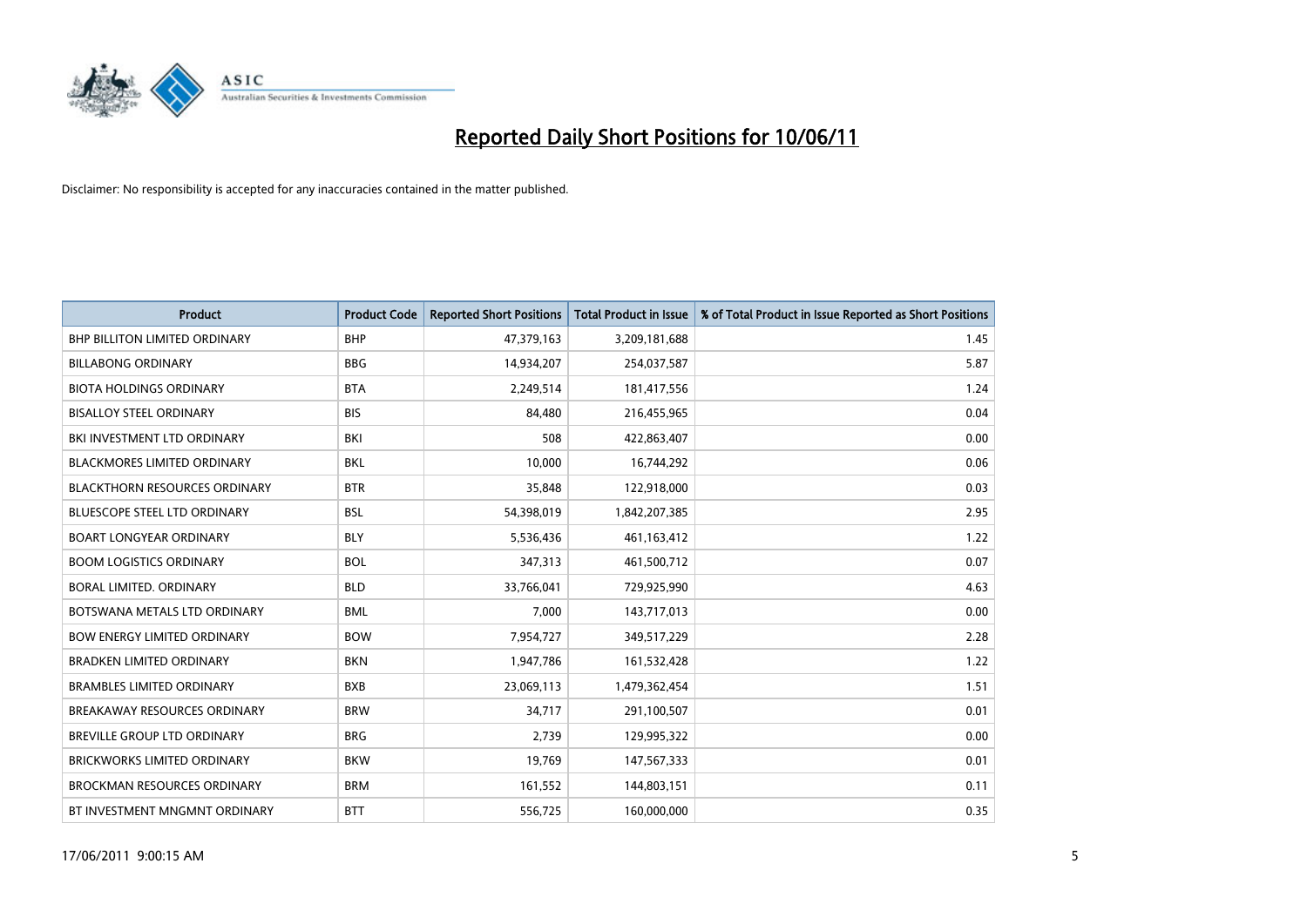

| <b>Product</b>                        | <b>Product Code</b> | <b>Reported Short Positions</b> | <b>Total Product in Issue</b> | % of Total Product in Issue Reported as Short Positions |
|---------------------------------------|---------------------|---------------------------------|-------------------------------|---------------------------------------------------------|
| <b>BURU ENERGY ORDINARY</b>           | <b>BRU</b>          | 5,538,823                       | 182,840,549                   | 3.03                                                    |
| <b>BWP TRUST ORDINARY UNITS</b>       | <b>BWP</b>          | 1,565,300                       | 520,012,793                   | 0.29                                                    |
| CABCHARGE AUSTRALIA ORDINARY          | CAB                 | 1,065,895                       | 120,437,014                   | 0.87                                                    |
| <b>CALTEX AUSTRALIA ORDINARY</b>      | <b>CTX</b>          | 6,912,912                       | 270,000,000                   | 2.57                                                    |
| <b>CAMPBELL BROTHERS ORDINARY</b>     | <b>CPB</b>          | 63,529                          | 67,503,411                    | 0.08                                                    |
| CAPE LAMBERT RES LTD ORDINARY         | <b>CFE</b>          | 1,296,121                       | 571,849,603                   | 0.21                                                    |
| CARABELLA RES LTD ORDINARY            | <b>CLR</b>          | 14,707                          | 81,626,580                    | 0.02                                                    |
| <b>CARBON ENERGY ORDINARY</b>         | <b>CNX</b>          | 1,725,402                       | 698,517,858                   | 0.23                                                    |
| <b>CARDNO LIMITED ORDINARY</b>        | CDD                 | 4,562                           | 106,863,041                   | 0.00                                                    |
| CARNARVON PETROLEUM ORDINARY          | <b>CVN</b>          | 17,014,608                      | 687,820,634                   | 2.47                                                    |
| <b>CARNEGIE WAVE ENERGY ORDINARY</b>  | <b>CWE</b>          | 83,000                          | 899,087,627                   | 0.01                                                    |
| <b>CARPATHIAN RESOURCES ORDINARY</b>  | <b>CPN</b>          | 75,000                          | 265,533,501                   | 0.03                                                    |
| CARPENTARIA EXP. LTD ORDINARY         | CAP                 | 9.777                           | 98,741,301                    | 0.01                                                    |
| CARSALES.COM LTD ORDINARY             | <b>CRZ</b>          | 8,550,248                       | 234,348,300                   | 3.65                                                    |
| CASH CONVERTERS ORD/DIV ACCESS        | CCV                 | 68.191                          | 379,761,025                   | 0.01                                                    |
| <b>CASPIAN OIL &amp; GAS ORDINARY</b> | <b>CIG</b>          | 50,000                          | 1,331,500,513                 | 0.00                                                    |
| CATALPA RESOURCES ORDINARY            | <b>CAH</b>          | 209,176                         | 178,031,701                   | 0.11                                                    |
| CEC GROUP LIMITED ORDINARY            | <b>CEG</b>          | 1,750                           | 79,662,662                    | 0.00                                                    |
| <b>CELLNET GROUP ORDINARY</b>         | <b>CLT</b>          | 1,342                           | 61,286,754                    | 0.00                                                    |
| CENTRAL PETROLEUM ORDINARY            | <b>CTP</b>          | 44,910                          | 982,298,842                   | 0.00                                                    |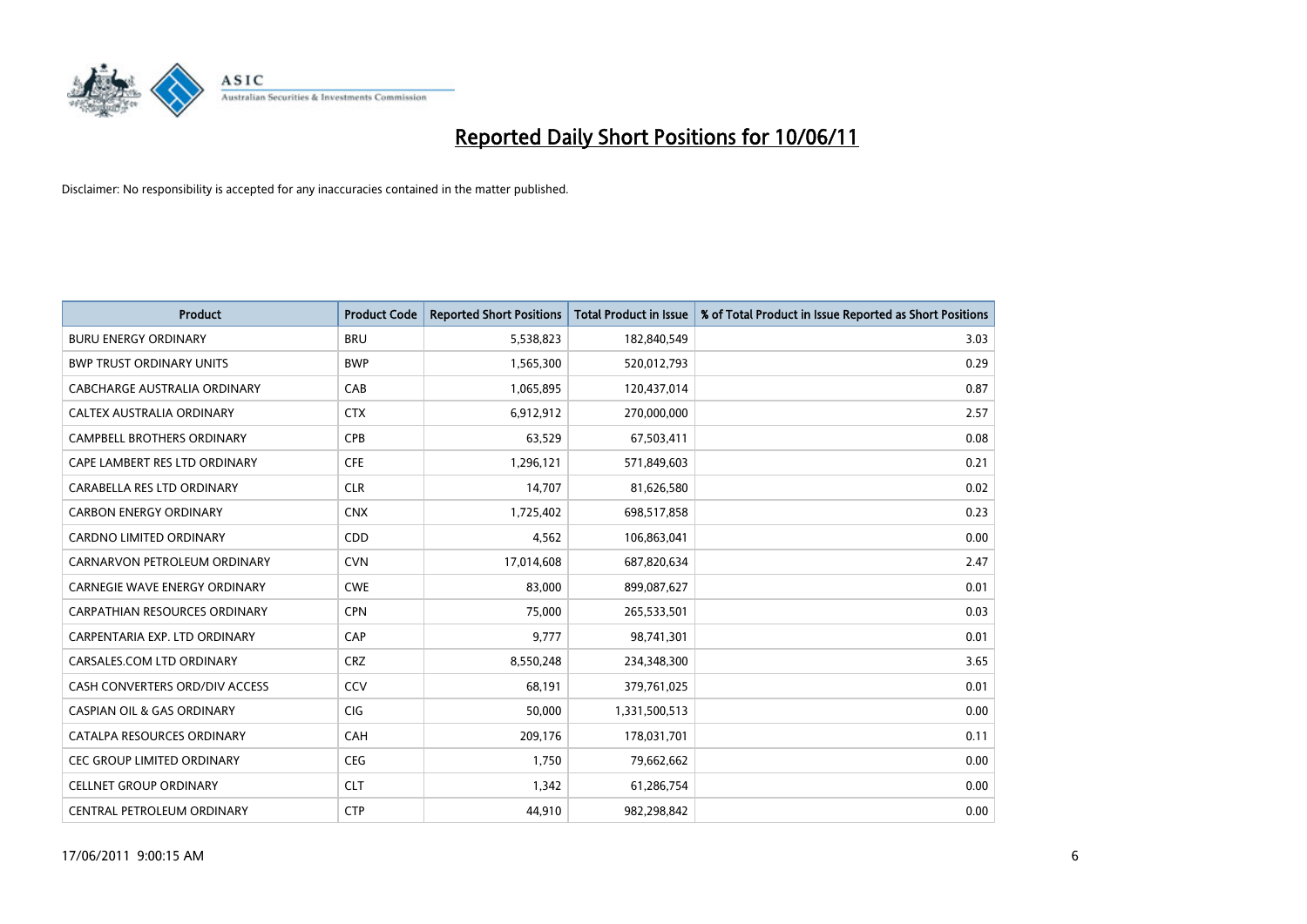

| <b>Product</b>                             | <b>Product Code</b> | <b>Reported Short Positions</b> | Total Product in Issue | % of Total Product in Issue Reported as Short Positions |
|--------------------------------------------|---------------------|---------------------------------|------------------------|---------------------------------------------------------|
| <b>CENTRO PROPERTIES UNITS/ORD STAPLED</b> | <b>CNP</b>          | 6.692                           | 972,414,514            | 0.00                                                    |
| CENTRO RETAIL GROUP STAPLED SECURITIES     | <b>CER</b>          | 2,158,750                       | 2,286,399,424          | 0.09                                                    |
| CERAMIC FUEL CELLS ORDINARY                | <b>CFU</b>          | 1,167,073                       | 1,201,353,566          | 0.09                                                    |
| CFS RETAIL PROPERTY UNITS                  | <b>CFX</b>          | 48,170,012                      | 2,839,591,911          | 1.67                                                    |
| <b>CGA MINING LIMITED ORDINARY</b>         | <b>CGX</b>          | 239,400                         | 333,265,726            | 0.07                                                    |
| <b>CHALLENGER DIV.PRO. STAPLED UNITS</b>   | <b>CDI</b>          | 110,851                         | 908,316,513            | 0.01                                                    |
| <b>CHALLENGER INFRAST, STAPLED UNITS</b>   | <b>CIF</b>          | 13,519                          | 316,223,785            | 0.00                                                    |
| <b>CHALLENGER LIMITED ORDINARY</b>         | CGF                 | 5,565,643                       | 498,608,162            | 1.12                                                    |
| CHANDLER MACLEOD LTD ORDINARY              | <b>CMG</b>          | 11,970                          | 463,971,344            | 0.00                                                    |
| CHARTER HALL GROUP STAPLED US PROHIBIT.    | <b>CHC</b>          | 1,488,186                       | 306,341,814            | 0.47                                                    |
| <b>CHARTER HALL OFFICE UNIT</b>            | CQO                 | 5,628,039                       | 493,319,730            | 1.14                                                    |
| <b>CHARTER HALL RETAIL UNITS</b>           | <b>COR</b>          | 380,964                         | 305,200,723            | 0.11                                                    |
| CHEMGENEX PHARMACEUT ORDINARY              | <b>CXS</b>          | 16,659                          | 313,558,870            | 0.01                                                    |
| CITIGOLD CORP LTD ORDINARY                 | <b>CTO</b>          | 2,059,217                       | 1,105,078,301          | 0.18                                                    |
| <b>CLARIUS GRP LTD ORDINARY</b>            | <b>CND</b>          | 192,612                         | 88,128,815             | 0.22                                                    |
| <b>CLEAN SEAS TUNA ORDINARY</b>            | <b>CSS</b>          | 125,934                         | 480,829,414            | 0.03                                                    |
| CLINUVEL PHARMACEUT, ORDINARY              | <b>CUV</b>          | 4,127                           | 30,381,706             | 0.01                                                    |
| <b>CLOUGH LIMITED ORDINARY</b>             | <b>CLO</b>          | 292,624                         | 769,801,269            | 0.03                                                    |
| <b>COAL &amp; ALLIED ORDINARY</b>          | <b>CNA</b>          | 9,080                           | 86,584,735             | 0.00                                                    |
| COAL OF AFRICA LTD ORDINARY                | <b>CZA</b>          | 490.656                         | 531,139,661            | 0.10                                                    |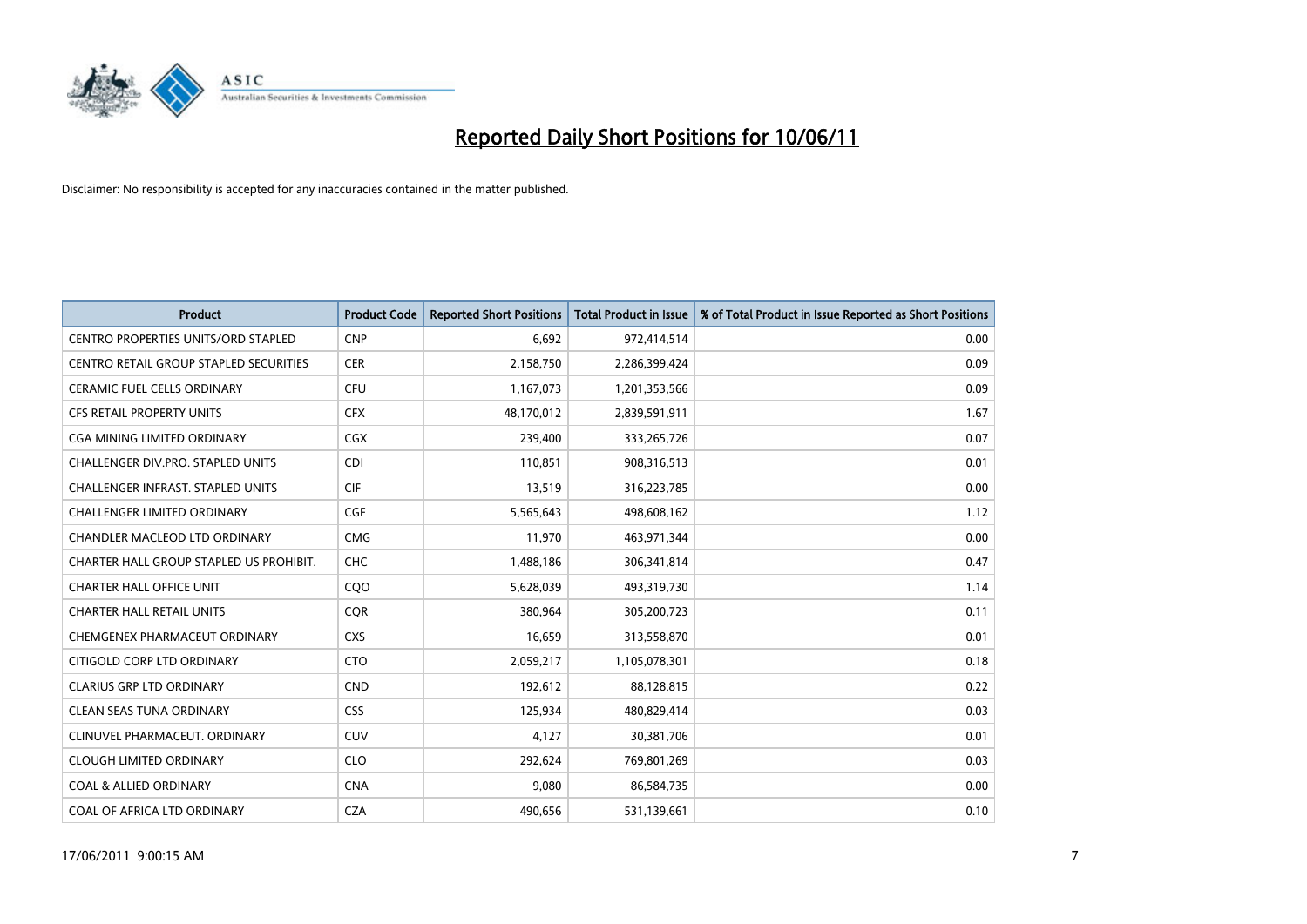

| <b>Product</b>                          | <b>Product Code</b> | <b>Reported Short Positions</b> | <b>Total Product in Issue</b> | % of Total Product in Issue Reported as Short Positions |
|-----------------------------------------|---------------------|---------------------------------|-------------------------------|---------------------------------------------------------|
| <b>COALSPUR MINES LTD ORDINARY</b>      | <b>CPL</b>          | 1,137,575                       | 532,215,816                   | 0.21                                                    |
| <b>COALWORKS LIMITED ORDINARY</b>       | <b>CWK</b>          | 261,303                         | 149,088,955                   | 0.18                                                    |
| COCA-COLA AMATIL ORDINARY               | <b>CCL</b>          | 8,582,468                       | 757,981,346                   | 1.10                                                    |
| <b>COCHLEAR LIMITED ORDINARY</b>        | COH                 | 1,709,349                       | 56,745,023                    | 2.99                                                    |
| <b>COCKATOO COAL ORDINARY</b>           | <b>COK</b>          | 9,770,446                       | 1,016,096,908                 | 0.93                                                    |
| <b>COFFEY INTERNATIONAL ORDINARY</b>    | COF                 | 50,000                          | 134,066,081                   | 0.04                                                    |
| <b>COKAL LTD ORDINARY</b>               | <b>CKA</b>          | 392,815                         | 128,495,735                   | 0.31                                                    |
| COMMONWEALTH BANK, ORDINARY             | CBA                 | 19,702,012                      | 1,558,627,244                 | 1.23                                                    |
| <b>COMMONWEALTH PROP ORDINARY UNITS</b> | <b>CPA</b>          | 55,640,690                      | 2,449,599,711                 | 2.27                                                    |
| <b>COMPASS RESOURCES ORDINARY</b>       | <b>CMR</b>          | 160,952                         | 147,402,920                   | 0.11                                                    |
| COMPUTERSHARE LTD ORDINARY              | <b>CPU</b>          | 5,433,228                       | 555,664,059                   | 0.94                                                    |
| <b>CONNECTEAST GROUP STAPLED</b>        | CEU                 | 22,870,332                      | 3,940,145,951                 | 0.59                                                    |
| CONQUEST MINING ORDINARY                | CQT                 | 545,057                         | 583,241,478                   | 0.08                                                    |
| CONSOLIDATED MEDIA, ORDINARY            | <b>CMI</b>          | 3,556,947                       | 561,834,996                   | 0.63                                                    |
| CONTANGO MICROCAP ORDINARY              | <b>CTN</b>          | 7,500                           | 146,423,793                   | 0.01                                                    |
| CONTINENTAL COAL LTD ORDINARY           | CCC                 | 729,225                         | 1,980,616,757                 | 0.04                                                    |
| COOPER ENERGY LTD ORDINARY              | <b>COE</b>          | 89,539                          | 292,576,001                   | 0.03                                                    |
| <b>COPPER STRIKE LTD ORDINARY</b>       | <b>CSE</b>          | 714                             | 129,455,571                   | 0.00                                                    |
| <b>CORDLIFE LIMITED ORDINARY</b>        | CBB                 |                                 | 145,360,920                   | 0.00                                                    |
| <b>COUNT FINANCIAL ORDINARY</b>         | COU                 | 733,778                         | 262,212,976                   | 0.28                                                    |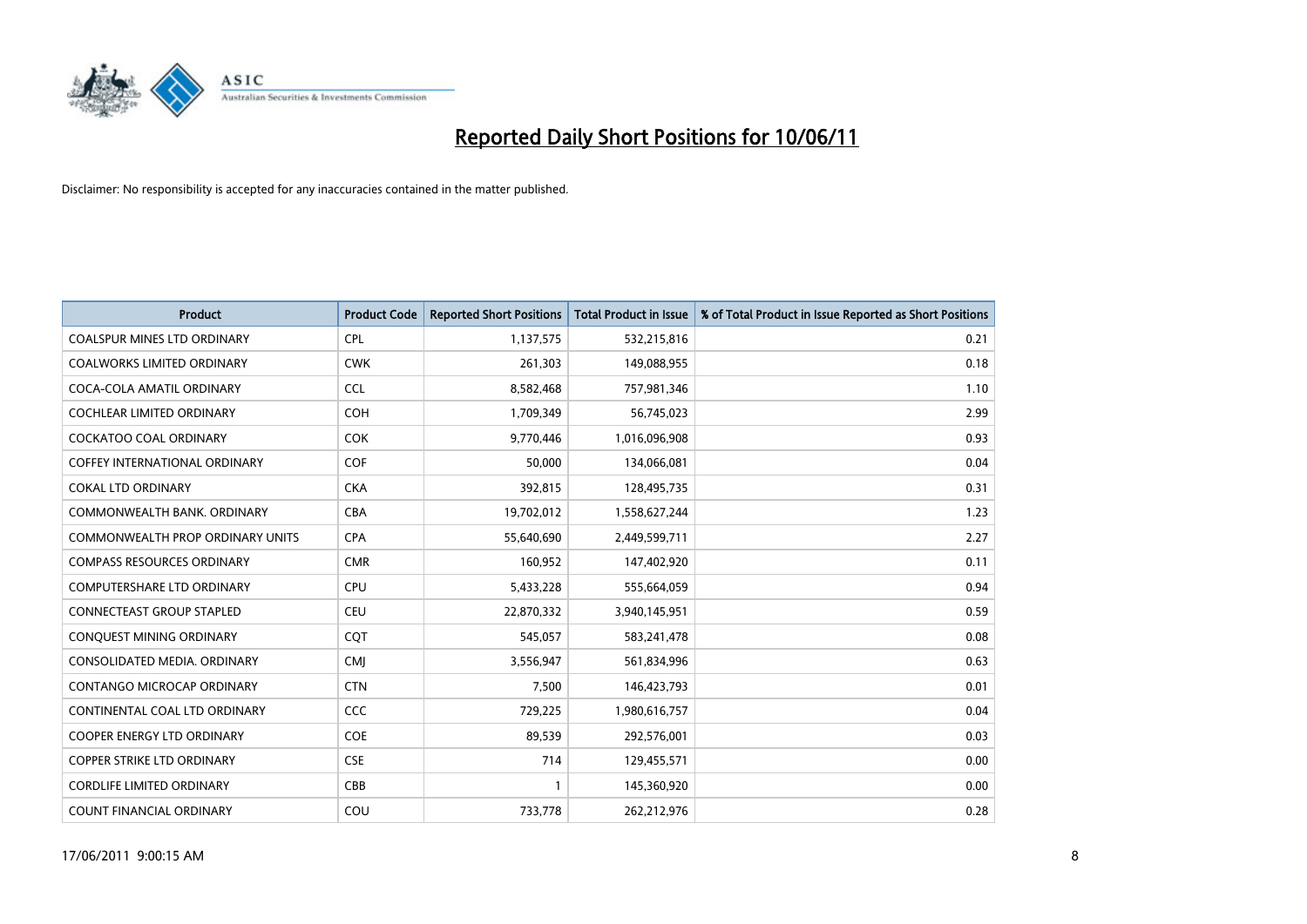

| <b>Product</b>                          | <b>Product Code</b> | <b>Reported Short Positions</b> | Total Product in Issue | % of Total Product in Issue Reported as Short Positions |
|-----------------------------------------|---------------------|---------------------------------|------------------------|---------------------------------------------------------|
| <b>CREDIT CORP GROUP ORDINARY</b>       | <b>CCP</b>          | 6,129                           | 45,210,752             | 0.01                                                    |
| <b>CROMWELL PROP STAPLED SECURITIES</b> | <b>CMW</b>          | 87,656                          | 964,737,315            | 0.01                                                    |
| <b>CROWN LIMITED ORDINARY</b>           | <b>CWN</b>          | 3,923,424                       | 754,131,800            | 0.51                                                    |
| <b>CSG LIMITED ORDINARY</b>             | CSV                 | 1,025,806                       | 282,567,499            | 0.36                                                    |
| <b>CSL LIMITED ORDINARY</b>             | <b>CSL</b>          | 8,298,687                       | 529,396,133            | 1.53                                                    |
| <b>CSR LIMITED ORDINARY</b>             | <b>CSR</b>          | 17,770,132                      | 506,000,315            | 3.50                                                    |
| <b>CUDECO LIMITED ORDINARY</b>          | CDU                 | 724,636                         | 145,512,643            | 0.49                                                    |
| <b>CUSTOMERS LIMITED ORDINARY</b>       | CUS                 | 169,148                         | 134,869,357            | 0.12                                                    |
| DART ENERGY LTD ORDINARY                | <b>DTE</b>          | 5,161,018                       | 720,674,545            | 0.71                                                    |
| DAVID JONES LIMITED ORDINARY            | <b>DIS</b>          | 32,727,418                      | 520,751,395            | 6.27                                                    |
| DECMIL GROUP LIMITED ORDINARY           | <b>DCG</b>          | 17,397                          | 124,204,568            | 0.01                                                    |
| DEEP YELLOW LIMITED ORDINARY            | <b>DYL</b>          | 75,274                          | 1,127,534,458          | 0.01                                                    |
| DEVINE LIMITED ORDINARY                 | <b>DVN</b>          | 1,000                           | 634,918,223            | 0.00                                                    |
| DEXUS PROPERTY GROUP STAPLED UNITS      | <b>DXS</b>          | 50,635,005                      | 4,839,024,176          | 1.03                                                    |
| DISCOVERY METALS LTD ORDINARY           | <b>DML</b>          | 5,866,095                       | 437,114,481            | 1.35                                                    |
| DOMINO PIZZA ENTERPR ORDINARY           | <b>DMP</b>          | 245,154                         | 68,407,674             | 0.36                                                    |
| DOWNER EDI LIMITED ORDINARY             | <b>DOW</b>          | 6,587,246                       | 429,100,296            | 1.52                                                    |
| DRAGON MINING LTD ORDINARY              | <b>DRA</b>          | 5,268                           | 75,170,613             | 0.01                                                    |
| DUET GROUP STAPLED US PROHIBIT.         | <b>DUE</b>          | 2,357,044                       | 909,692,991            | 0.23                                                    |
| DULUXGROUP LIMITED ORDINARY             | <b>DLX</b>          | 6,810,911                       | 367,456,259            | 1.84                                                    |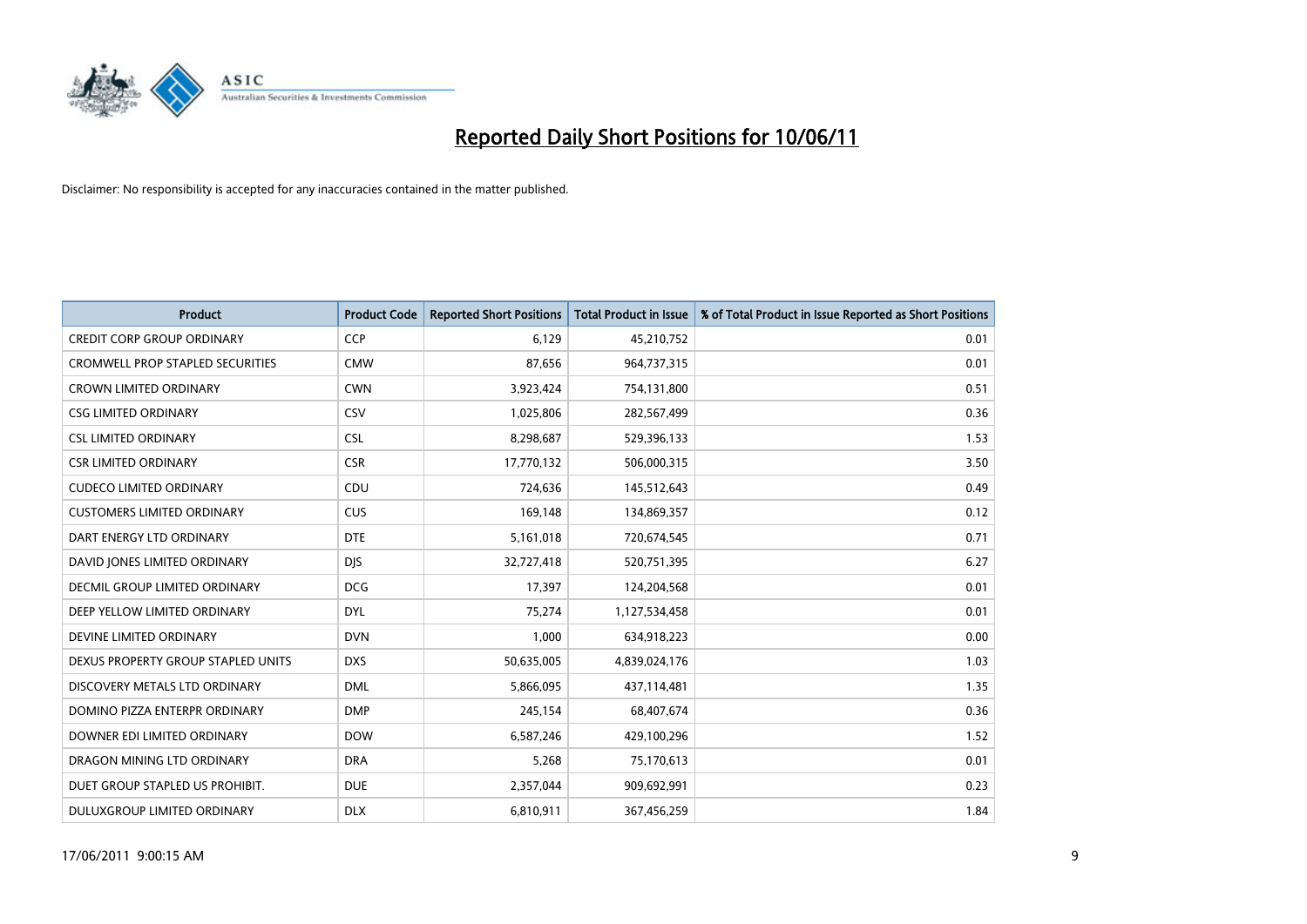

| <b>Product</b>                            | <b>Product Code</b> | <b>Reported Short Positions</b> | <b>Total Product in Issue</b> | % of Total Product in Issue Reported as Short Positions |
|-------------------------------------------|---------------------|---------------------------------|-------------------------------|---------------------------------------------------------|
| DWS ADVANCED ORDINARY                     | <b>DWS</b>          | 134,428                         | 132,362,763                   | 0.10                                                    |
| EASTERN STAR GAS ORDINARY                 | ESG                 | 9,471,007                       | 991,567,041                   | 0.93                                                    |
| ECHO ENTERTAINMENT DEFERRED SETTLEMENT    | <b>EGP</b>          | 5,152,649                       | 688,019,737                   | 0.75                                                    |
| EDT RETAIL TRUST UNITS                    | <b>EDT</b>          | 889,779                         | 4,700,290,868                 | 0.02                                                    |
| <b>ELDERS LIMITED HYBRIDS</b>             | <b>ELDPA</b>        | 43,286                          | 1,500,000                     | 2.89                                                    |
| <b>ELDERS LIMITED ORDINARY</b>            | <b>ELD</b>          | 15,773,168                      | 448,598,480                   | 3.51                                                    |
| ELDORADO GOLD CORP CDI 1:1                | EAU                 | 138,463                         | 12,695,323                    | 1.10                                                    |
| ELEMENTAL MINERALS ORDINARY               | <b>ELM</b>          | 69,015                          | 170,034,992                   | 0.04                                                    |
| ELIXIR PETROLEUM LTD ORDINARY             | <b>EXR</b>          | 324,400                         | 188,988,472                   | 0.17                                                    |
| <b>EMECO HOLDINGS ORDINARY</b>            | <b>EHL</b>          | 1,496,079                       | 631,237,586                   | 0.22                                                    |
| ENERGY RESOURCES ORDINARY 'A'             | <b>ERA</b>          | 5,357,850                       | 190,737,934                   | 2.81                                                    |
| <b>ENERGY WORLD CORPOR, ORDINARY</b>      | <b>EWC</b>          | 22,275,641                      | 1,561,166,672                 | 1.41                                                    |
| ENTEK ENERGY LTD ORDINARY                 | ETE                 | 489,903                         | 408,525,909                   | 0.12                                                    |
| <b>ENTELLECT LIMITED ORDINARY</b>         | <b>ESN</b>          | 464,050                         | 87,239,240                    | 0.53                                                    |
| <b>ENVESTRA LIMITED ORDINARY</b>          | <b>ENV</b>          | 4,398,036                       | 1,468,560,201                 | 0.29                                                    |
| EQUINOX MINERALS LTD CHESS DEPOSITARY INT | EON                 | 1,188,609                       | 879,495,876                   | 0.14                                                    |
| EVEREST FINANCIAL ORDINARY                | EFG                 | 4,300                           | 25,143,824                    | 0.02                                                    |
| EXTRACT RESOURCES ORDINARY                | <b>EXT</b>          | 634,925                         | 251,191,285                   | 0.24                                                    |
| FAIRFAX MEDIA LTD ORDINARY                | <b>FXI</b>          | 300,432,449                     | 2,351,955,725                 | 12.75                                                   |
| FAR LTD ORDINARY                          | <b>FAR</b>          | 21,000,000                      | 1,245,351,164                 | 1.69                                                    |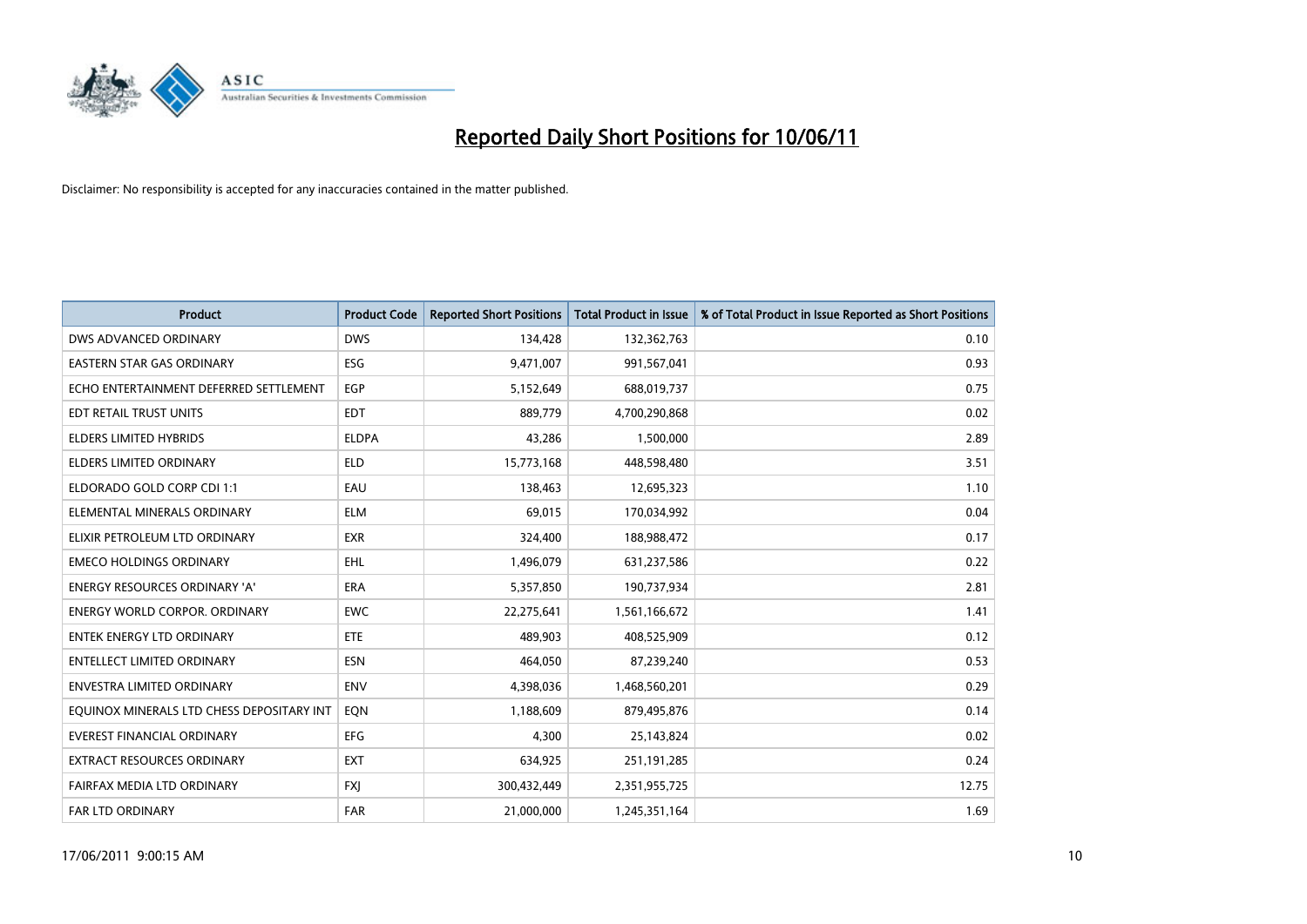

| <b>Product</b>                        | <b>Product Code</b> | <b>Reported Short Positions</b> | <b>Total Product in Issue</b> | % of Total Product in Issue Reported as Short Positions |
|---------------------------------------|---------------------|---------------------------------|-------------------------------|---------------------------------------------------------|
| <b>FARM PRIDE FOODS ORDINARY</b>      | <b>FRM</b>          | 38,500                          | 55,180,175                    | 0.07                                                    |
| FERRAUS LIMITED ORDINARY              | <b>FRS</b>          | 370                             | 249,398,565                   | 0.00                                                    |
| FISHER & PAYKEL APP. ORDINARY         | <b>FPA</b>          | 18,298                          | 724,235,162                   | 0.00                                                    |
| FISHER & PAYKEL H. ORDINARY           | <b>FPH</b>          | 2,385,266                       | 520,473,867                   | 0.46                                                    |
| FKP PROPERTY GROUP STAPLED SECURITIES | <b>FKP</b>          | 22,619,404                      | 1,184,196,147                 | 1.92                                                    |
| FLEETWOOD CORP ORDINARY               | <b>FWD</b>          | 352,773                         | 57,847,937                    | 0.60                                                    |
| FLETCHER BUILDING ORDINARY            | <b>FBU</b>          | 6,592,880                       | 678,573,570                   | 0.95                                                    |
| FLEXIGROUP LIMITED ORDINARY           | <b>FXL</b>          | 64,029                          | 275,897,673                   | 0.02                                                    |
| <b>FLIGHT CENTRE ORDINARY</b>         | <b>FLT</b>          | 3,767,374                       | 99,946,094                    | 3.76                                                    |
| FLINDERS MINES LTD ORDINARY           | <b>FMS</b>          | 21,370,299                      | 1,820,769,571                 | 1.16                                                    |
| FOCUS MINERALS LTD ORDINARY           | <b>FML</b>          | 339,999                         | 3,440,515,431                 | 0.01                                                    |
| <b>FORGE GROUP LIMITED ORDINARY</b>   | <b>FGE</b>          | 38,637                          | 82,924,014                    | 0.04                                                    |
| FORTE ENERGY NL ORDINARY              | <b>FTE</b>          | 2,658,986                       | 695,589,311                   | 0.38                                                    |
| <b>FORTESCUE METALS GRP ORDINARY</b>  | <b>FMG</b>          | 33,601,626                      | 3,113,348,659                 | 1.04                                                    |
| <b>FOSTER'S GROUP ORDINARY</b>        | FGL                 | 9,218,681                       | 1,940,894,542                 | 0.45                                                    |
| FTD CORPORATION ORDINARY              | <b>FTD</b>          | 8,088                           | 36,474,593                    | 0.02                                                    |
| FUNTASTIC LIMITED ORDINARY            | <b>FUN</b>          | 322,528                         | 340,997,682                   | 0.09                                                    |
| <b>G.U.D. HOLDINGS ORDINARY</b>       | GUD                 | 490,206                         | 69,089,611                    | 0.69                                                    |
| <b>GALAXY RESOURCES ORDINARY</b>      | <b>GXY</b>          | 547,250                         | 323,327,000                   | 0.16                                                    |
| <b>GEODYNAMICS LIMITED ORDINARY</b>   | GDY                 | 108,692                         | 336,892,832                   | 0.04                                                    |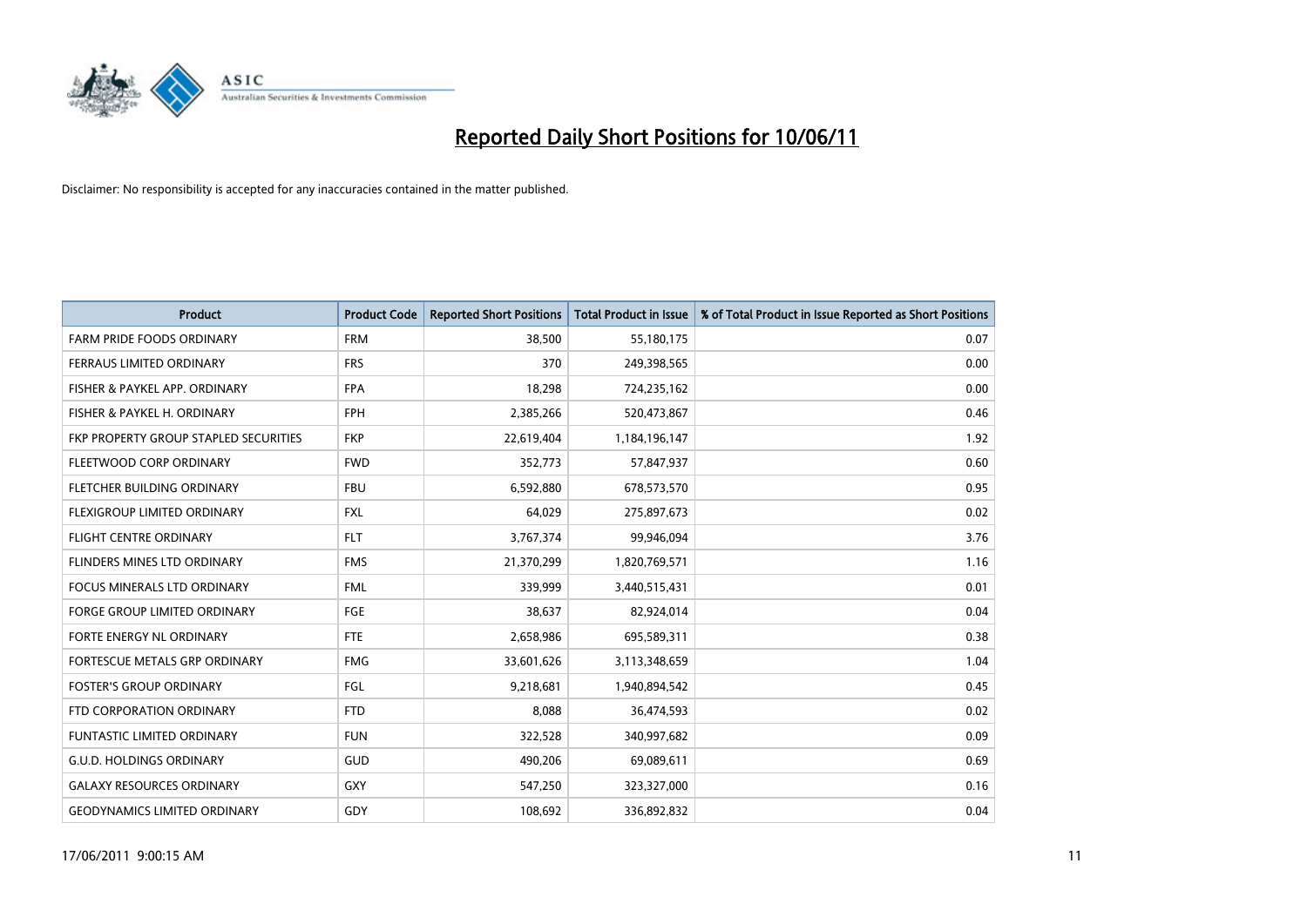

| <b>Product</b>                                   | <b>Product Code</b> | <b>Reported Short Positions</b> | <b>Total Product in Issue</b> | % of Total Product in Issue Reported as Short Positions |
|--------------------------------------------------|---------------------|---------------------------------|-------------------------------|---------------------------------------------------------|
| <b>GINDALBIE METALS LTD ORDINARY</b>             | <b>GBG</b>          | 45,400,976                      | 935,615,590                   | 4.83                                                    |
| <b>GLOBAL MINING ORDINARY</b>                    | <b>GMI</b>          | 8,951                           | 191,820,968                   | 0.00                                                    |
| <b>GLOUCESTER COAL ORDINARY</b>                  | GCL                 | 415,450                         | 164,748,152                   | 0.25                                                    |
| <b>GME RESOURCES LTD ORDINARY</b>                | <b>GME</b>          | 800                             | 315,549,544                   | 0.00                                                    |
| <b>GOLD ONE INT LTD ORDINARY</b>                 | GDO                 | 500,000                         | 808,599,001                   | 0.06                                                    |
| <b>GOLD ROAD RES LTD ORDINARY</b>                | GOR                 | 420,514                         | 290,704,907                   | 0.14                                                    |
| <b>GOLDEN WEST RESOURCE ORDINARY</b>             | <b>GWR</b>          | 1,651                           | 192,082,567                   | 0.00                                                    |
| <b>GOODMAN FIELDER, ORDINARY</b>                 | GFF                 | 31,901,971                      | 1,380,386,438                 | 2.29                                                    |
| <b>GOODMAN GROUP STAPLED US PROHIBIT.</b>        | <b>GMG</b>          | 39,309,471                      | 7,394,607,411                 | 0.51                                                    |
| <b>GPT GROUP STAPLED SEC.</b>                    | <b>GPT</b>          | 16,832,533                      | 1,855,529,431                 | 0.88                                                    |
| <b>GRAINCORP LIMITED A CLASS ORDINARY</b>        | <b>GNC</b>          | 624,097                         | 198,318,900                   | 0.31                                                    |
| <b>GRANGE RESOURCES, ORDINARY</b>                | <b>GRR</b>          | 105,337                         | 1,153,181,487                 | 0.00                                                    |
| <b>GREENCAP LIMITED ORDINARY</b>                 | GCG                 |                                 | 262,515,385                   | 0.00                                                    |
| <b>GREENLAND MIN EN LTD ORDINARY</b>             | GGG                 | 893,381                         | 348,800,509                   | 0.26                                                    |
| <b>GRYPHON MINERALS LTD ORDINARY</b>             | GRY                 | 1,738,448                       | 299,922,058                   | 0.58                                                    |
| <b>GUILDFORD COAL LTD ORDINARY</b>               | <b>GUF</b>          | 154,884                         | 213,532,609                   | 0.07                                                    |
| <b>GUINNESS PEAT GROUP. CHESS DEPOSITARY INT</b> | GPG                 | 1,124,731                       | 296,096,600                   | 0.38                                                    |
| <b>GUIARAT NRE COAL LTD ORDINARY</b>             | <b>GNM</b>          | 29,182                          | 990,955,858                   | 0.00                                                    |
| <b>GUNNS LIMITED ORDINARY</b>                    | <b>GNS</b>          | 55,337,397                      | 848,401,559                   | 6.52                                                    |
| <b>GWA GROUP LTD ORDINARY</b>                    | <b>GWA</b>          | 7,791,379                       | 301,525,014                   | 2.56                                                    |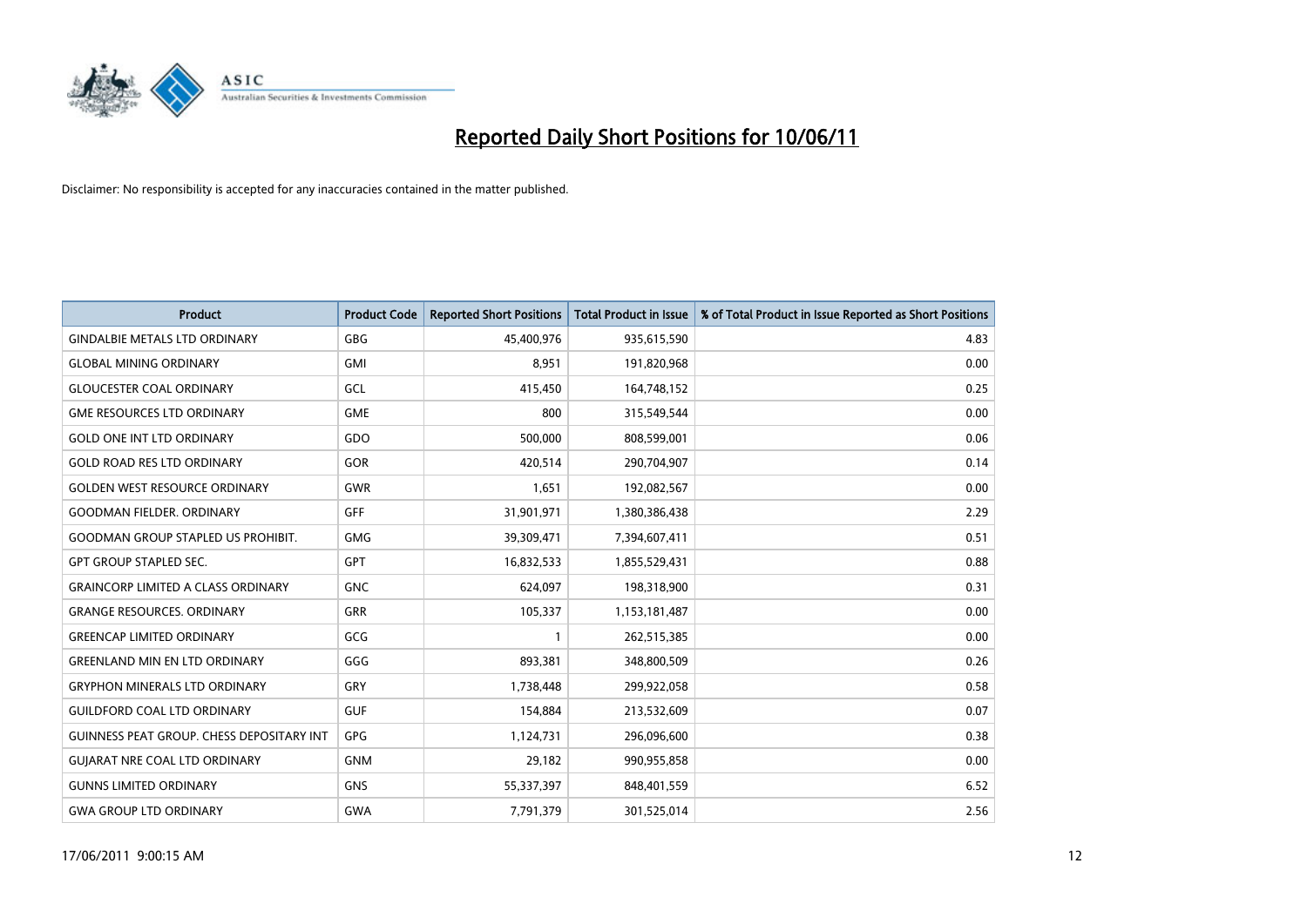

| <b>Product</b>                        | <b>Product Code</b> | <b>Reported Short Positions</b> | Total Product in Issue | % of Total Product in Issue Reported as Short Positions |
|---------------------------------------|---------------------|---------------------------------|------------------------|---------------------------------------------------------|
| <b>HARVEY NORMAN ORDINARY</b>         | <b>HVN</b>          | 41,398,616                      | 1,062,316,784          | 3.88                                                    |
| HASTIE GROUP LIMITED ORDINARY         | <b>HST</b>          | 934,372                         | 239,781,419            | 0.38                                                    |
| HASTINGS DIVERSIFIED STAPLED SECURITY | <b>HDF</b>          | 1,171,569                       | 529,187,294            | 0.22                                                    |
| <b>HEARTWARE INT INC CDI 35:1</b>     | <b>HIN</b>          | 272,008                         | 48,598,550             | 0.56                                                    |
| <b>HENDERSON GROUP CDI 1:1</b>        | <b>HGG</b>          | 2,990,179                       | 596,893,247            | 0.50                                                    |
| HFA HOLDINGS LIMITED ORDINARY         | <b>HFA</b>          | 455.604                         | 117,332,831            | 0.38                                                    |
| HIGHLANDS PACIFIC ORDINARY            | <b>HIG</b>          | 2,560,116                       | 686,082,148            | 0.37                                                    |
| HILLGROVE RES LTD ORDINARY            | <b>HGO</b>          | 123,296                         | 793,698,575            | 0.02                                                    |
| HILLS HOLDINGS LTD ORDINARY           | HIL                 | 3,965,497                       | 249,139,016            | 1.59                                                    |
| HORIZON OIL LIMITED ORDINARY          | <b>HZN</b>          | 6,140,066                       | 1,130,811,515          | 0.53                                                    |
| HUNNU COAL LIMITED ORDINARY           | <b>HUN</b>          | 277,880                         | 212,565,002            | 0.12                                                    |
| <b>ICON ENERGY LIMITED ORDINARY</b>   | <b>ICN</b>          | 67,000                          | 469,301,394            | 0.01                                                    |
| <b>IINET LIMITED ORDINARY</b>         | <b>IIN</b>          | 1,262,332                       | 152,160,119            | 0.82                                                    |
| <b>ILUKA RESOURCES ORDINARY</b>       | ILU                 | 4,819,956                       | 418,700,517            | 1.15                                                    |
| <b>IMDEX LIMITED ORDINARY</b>         | <b>IMD</b>          | 22,709                          | 199,414,165            | 0.00                                                    |
| IMF (AUSTRALIA) LTD ORDINARY          | <b>IMF</b>          | 332,123                         | 123,828,193            | 0.26                                                    |
| <b>IMX RESOURCES LTD ORDINARY</b>     | <b>IXR</b>          | 20,005                          | 262,612,803            | 0.01                                                    |
| <b>INCITEC PIVOT ORDINARY</b>         | <b>IPL</b>          | 3,037,917                       | 1,628,730,107          | 0.18                                                    |
| <b>INDAGO RESOURCES LTD ORDINARY</b>  | <b>IDG</b>          | 8,179                           | 6,141,546              | 0.13                                                    |
| INDEPENDENCE GROUP ORDINARY           | <b>IGO</b>          | 858,843                         | 199,499,323            | 0.42                                                    |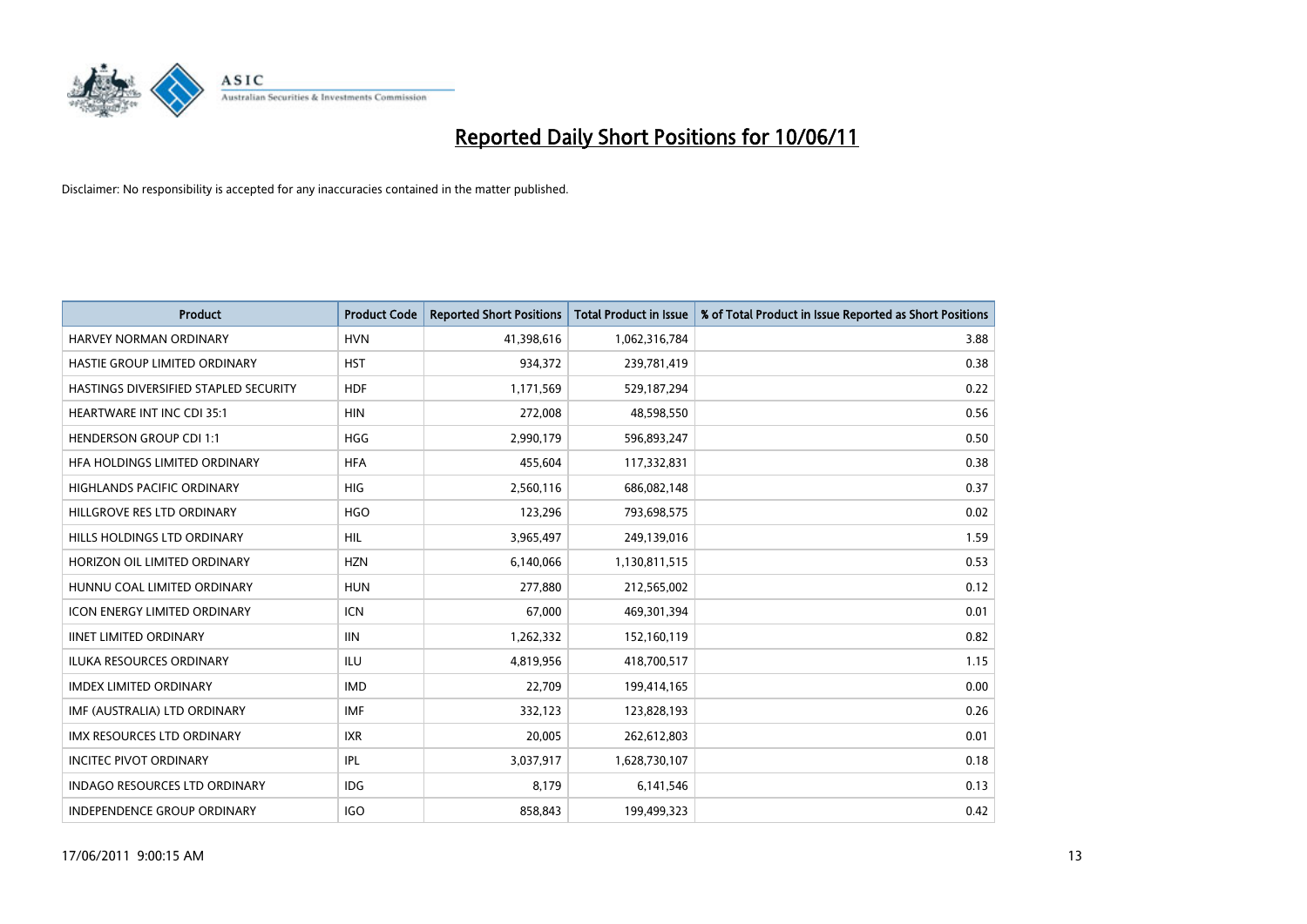

| <b>Product</b>                            | <b>Product Code</b> | <b>Reported Short Positions</b> | <b>Total Product in Issue</b> | % of Total Product in Issue Reported as Short Positions |
|-------------------------------------------|---------------------|---------------------------------|-------------------------------|---------------------------------------------------------|
| <b>INDOPHIL RESOURCES ORDINARY</b>        | <b>IRN</b>          | 2,716,678                       | 471,445,763                   | 0.57                                                    |
| <b>INDUSTREA LIMITED ORDINARY</b>         | IDL                 | 1,612,994                       | 364,524,797                   | 0.43                                                    |
| <b>INFIGEN ENERGY STAPLED SECURITIES</b>  | <b>IFN</b>          | 5,739,872                       | 762,265,972                   | 0.76                                                    |
| ING RE COM GROUP STAPLED SECURITIES       | <b>ILF</b>          | 9,075                           | 441,029,194                   | 0.00                                                    |
| <b>INSURANCE AUSTRALIA ORDINARY</b>       | IAG                 | 10,170,943                      | 2,079,034,021                 | 0.49                                                    |
| INT GOLDFIELDS LTD ORDINARY               | <b>IGS</b>          | 12,197,682                      | 571,520,386                   | 2.13                                                    |
| INTEGRA MINING LTD, ORDINARY              | <b>IGR</b>          | 5,936,638                       | 841,525,727                   | 0.69                                                    |
| <b>INTREPID MINES ORDINARY</b>            | <b>IAU</b>          | 3,413,816                       | 520,626,235                   | 0.65                                                    |
| INVESTA OFFICE FUND STAPLED SECURITIES    | <b>IOF</b>          | 18,979,457                      | 2,729,071,212                 | 0.69                                                    |
| <b>INVOCARE LIMITED ORDINARY</b>          | <b>IVC</b>          | 1,332,996                       | 102,421,288                   | 1.30                                                    |
| <b>ION LIMITED ORDINARY</b>               | <b>ION</b>          | 164,453                         | 256,365,105                   | 0.06                                                    |
| <b>IOOF HOLDINGS LTD ORDINARY</b>         | IFL                 | 918,632                         | 229,794,395                   | 0.39                                                    |
| <b>IRESS MARKET TECH. ORDINARY</b>        | <b>IRE</b>          | 2.562.937                       | 126,018,142                   | 2.03                                                    |
| <b>IRON ORE HOLDINGS ORDINARY</b>         | <b>IOH</b>          | 44,143                          | 166,087,005                   | 0.03                                                    |
| ISHARES MSCI AUS 200 ISHARES MSCI AUS 200 | <b>IOZ</b>          | 1,780                           | 1,950,015                     | 0.09                                                    |
| <b>ISHARES MSCI BRIC CDI 1:1</b>          | <b>IBK</b>          | 355                             | 3,650,000                     | 0.01                                                    |
| ISHARES S&P 500 CDI 1:1                   | <b>IVV</b>          | 5,753                           | 116,350,000                   | 0.00                                                    |
| ISHARES S&P HIGH DIV ISHARES S&P HIGH DIV | <b>IHD</b>          | 5,208                           | 2,200,055                     | 0.24                                                    |
| ISHARES SMALL ORDS ISHARES SMALL ORDS     | <b>ISO</b>          | 152,036                         | 3,900,000                     | 3.90                                                    |
| <b>ISOFT GROUP LIMITED ORDINARY</b>       | <b>ISF</b>          | 6,041,617                       | 1,070,915,673                 | 0.57                                                    |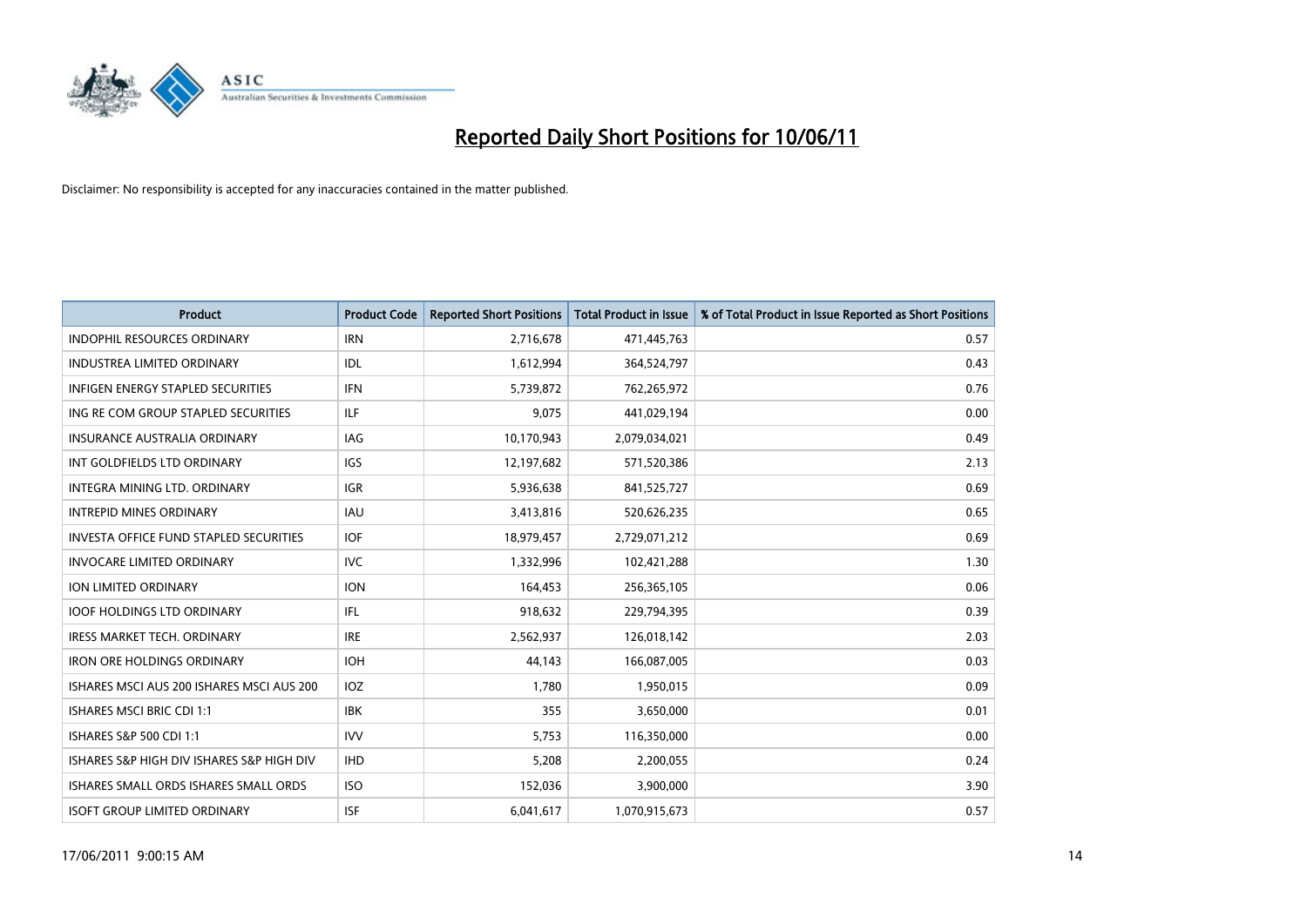

| <b>Product</b>                           | <b>Product Code</b> | <b>Reported Short Positions</b> | <b>Total Product in Issue</b> | % of Total Product in Issue Reported as Short Positions |
|------------------------------------------|---------------------|---------------------------------|-------------------------------|---------------------------------------------------------|
| <b>IVANHOE AUSTRALIA ORDINARY</b>        | <b>IVA</b>          | 519,769                         | 418,709,553                   | 0.11                                                    |
| JAMES HARDIE INDUST CHESS DEPOSITARY INT | <b>IHX</b>          | 19,542,681                      | 437,311,611                   | 4.45                                                    |
| <b>JAMESON RESOURCES ORDINARY</b>        | <b>JAL</b>          | 1,600,000                       | 95,828,865                    | 1.67                                                    |
| <b>JB HI-FI LIMITED ORDINARY</b>         | <b>IBH</b>          | 14,005,832                      | 98,530,763                    | 14.19                                                   |
| <b>JUPITER MINES ORDINARY</b>            | <b>IMS</b>          | 269,139                         | 1,560,335,037                 | 0.02                                                    |
| KAGARA LTD ORDINARY                      | KZL                 | 11,779,617                      | 708,583,836                   | 1.66                                                    |
| KANGAROO RES LTD ORDINARY                | <b>KRL</b>          | 600,000                         | 1,129,430,012                 | 0.05                                                    |
| KAROON GAS AUSTRALIA ORDINARY            | <b>KAR</b>          | 1,330,288                       | 221,420,769                   | 0.60                                                    |
| KASBAH RESOURCES ORDINARY                | <b>KAS</b>          | 108,602                         | 364,262,596                   | 0.03                                                    |
| KATHMANDU HOLD LTD ORDINARY              | <b>KMD</b>          | 886,984                         | 200,000,000                   | 0.43                                                    |
| <b>KEYBRIDGE CAPITAL ORDINARY</b>        | <b>KBC</b>          | 5,999                           | 172,070,564                   | 0.00                                                    |
| KIMBERLEY METALS LTD ORDINARY            | <b>KBL</b>          | 1,820                           | 161,976,319                   | 0.00                                                    |
| KINGSGATE CONSOLID. ORDINARY             | <b>KCN</b>          | 3,250,263                       | 135,274,830                   | 2.38                                                    |
| KINGSROSE MINING LTD ORDINARY            | <b>KRM</b>          | 922,729                         | 263,306,342                   | 0.34                                                    |
| LEIGHTON HOLDINGS ORDINARY               | LEI                 | 6,144,121                       | 336,515,596                   | 1.82                                                    |
| LEND LEASE GROUP UNIT/ORD STAPLED        | LLC                 | 3,967,453                       | 570,915,669                   | 0.67                                                    |
| LINC ENERGY LTD ORDINARY                 | <b>LNC</b>          | 6,224,504                       | 503,418,900                   | 1.23                                                    |
| LIQUEFIED NATURAL ORDINARY               | LNG                 | 325,551                         | 214,449,015                   | 0.15                                                    |
| LYNAS CORPORATION ORDINARY               | <b>LYC</b>          | 48,658,005                      | 1,713,546,913                 | 2.86                                                    |
| M2 TELECOMMUNICATION ORDINARY            | <b>MTU</b>          | 299,164                         | 123,616,285                   | 0.24                                                    |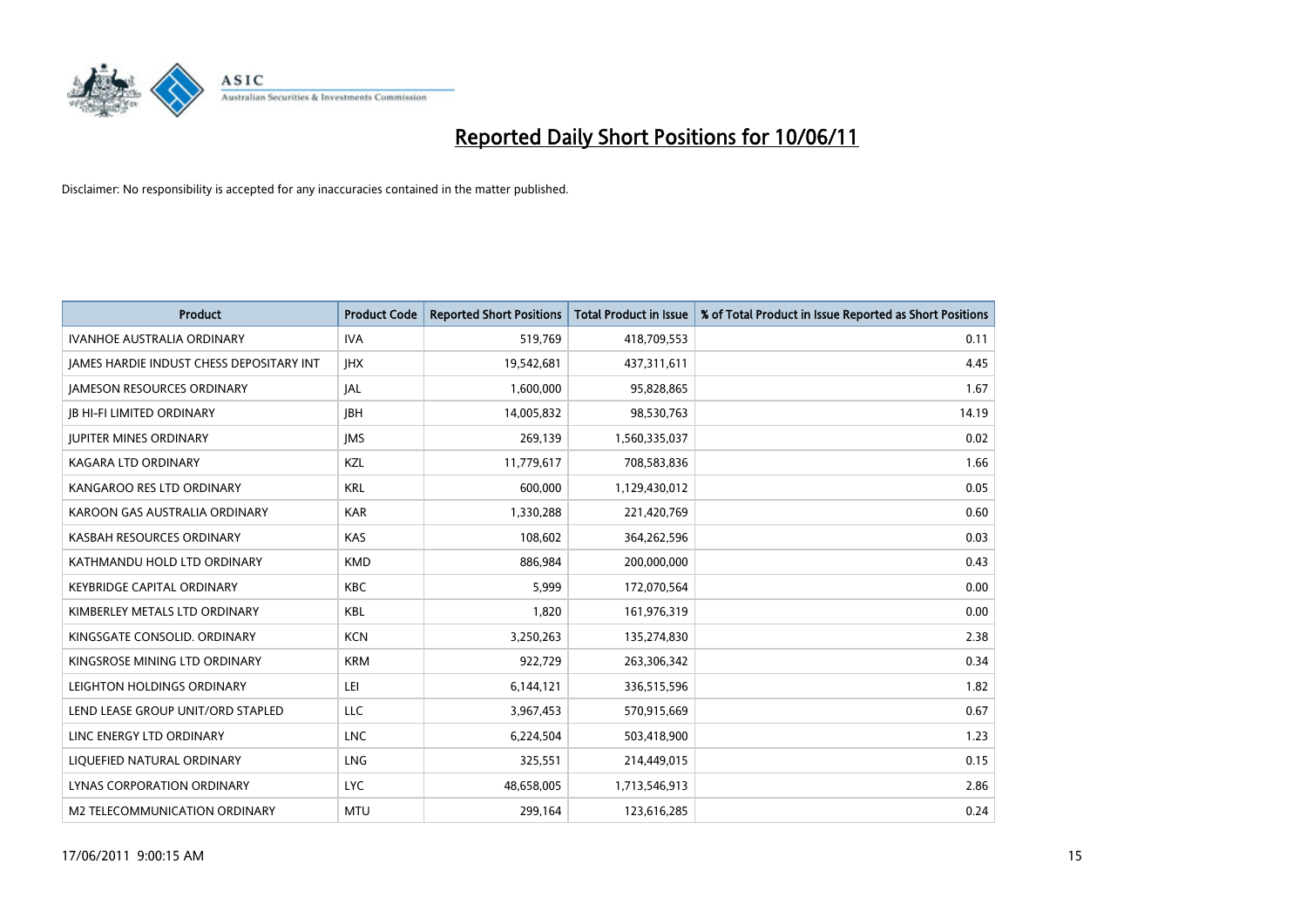

| <b>Product</b>                        | <b>Product Code</b> | <b>Reported Short Positions</b> | <b>Total Product in Issue</b> | % of Total Product in Issue Reported as Short Positions |
|---------------------------------------|---------------------|---------------------------------|-------------------------------|---------------------------------------------------------|
| <b>MACA LIMITED ORDINARY</b>          | <b>MLD</b>          | 18,536                          | 150,000,000                   | 0.01                                                    |
| MACARTHUR COAL ORDINARY               | <b>MCC</b>          | 4,954,981                       | 302,092,343                   | 1.65                                                    |
| <b>MACMAHON HOLDINGS ORDINARY</b>     | <b>MAH</b>          | 11,178,139                      | 733,711,705                   | 1.54                                                    |
| MACO ATLAS ROADS GRP ORDINARY STAPLED | <b>MOA</b>          | 6,125,415                       | 452,345,907                   | 1.34                                                    |
| MACQUARIE GROUP LTD ORDINARY          | MQG                 | 5,303,006                       | 346,853,769                   | 1.49                                                    |
| MAGMA METALS LTD. ORDINARY            | <b>MMW</b>          | 8,381                           | 267,040,923                   | 0.00                                                    |
| MANTRA RESOURCES ORDINARY             | <b>MRU</b>          | 6,338                           | 137,576,308                   | 0.00                                                    |
| MAP GROUP STAPLED US PROHIBIT.        | <b>MAP</b>          | 9,834,895                       | 1,861,210,782                 | 0.51                                                    |
| MARENGO MINING ORDINARY               | <b>MGO</b>          | 210,961                         | 995,068,613                   | 0.02                                                    |
| <b>MATRIX C &amp; E LTD ORDINARY</b>  | <b>MCE</b>          | 13,846                          | 77,081,507                    | 0.01                                                    |
| MCMILLAN SHAKESPEARE ORDINARY         | <b>MMS</b>          | 53,783                          | 68,081,810                    | 0.07                                                    |
| MCPHERSON'S LTD ORDINARY              | <b>MCP</b>          | 218,069                         | 72,401,758                    | 0.30                                                    |
| MEDUSA MINING LTD ORDINARY            | <b>MML</b>          | 2,631,398                       | 188,233,911                   | 1.39                                                    |
| MELBOURNE IT LIMITED ORDINARY         | <b>MLB</b>          | 174,045                         | 80,662,621                    | 0.22                                                    |
| MEO AUSTRALIA LTD ORDINARY            | <b>MEO</b>          | 5,780,315                       | 539,913,260                   | 1.06                                                    |
| <b>MERMAID MARINE ORDINARY</b>        | <b>MRM</b>          | 1,937,168                       | 215,376,756                   | 0.90                                                    |
| MESOBLAST LIMITED ORDINARY            | <b>MSB</b>          | 1,915,921                       | 279,733,562                   | 0.66                                                    |
| METALS X LIMITED ORDINARY             | <b>MLX</b>          | 326,940                         | 1,365,661,782                 | 0.03                                                    |
| METCASH LIMITED ORDINARY              | <b>MTS</b>          | 24,680,314                      | 768,853,924                   | 3.19                                                    |
| METGASCO LIMITED ORDINARY             | <b>MEL</b>          | 235,435                         | 252,710,972                   | 0.09                                                    |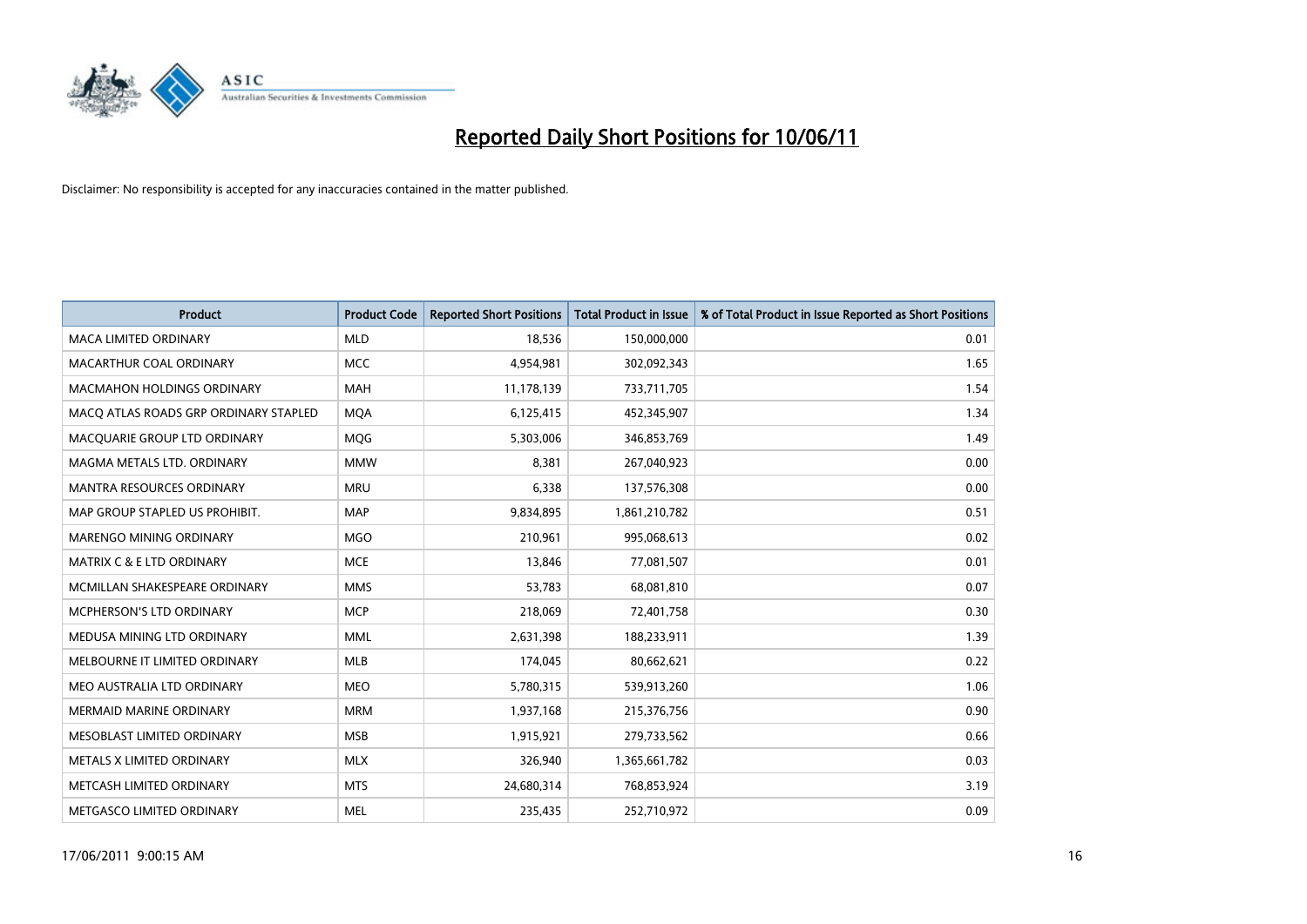

| <b>Product</b>                    | <b>Product Code</b> | <b>Reported Short Positions</b> | <b>Total Product in Issue</b> | % of Total Product in Issue Reported as Short Positions |
|-----------------------------------|---------------------|---------------------------------|-------------------------------|---------------------------------------------------------|
| METMINCO LIMITED ORDINARY         | <b>MNC</b>          | 1,205,512                       | 1,462,616,146                 | 0.07                                                    |
| MHM METALS LIMITED ORDINARY       | <b>MHM</b>          | 65,732                          | 101,490,410                   | 0.06                                                    |
| MICLYN EXP OFFSHR ORDINARY        | <b>MIO</b>          | 793,355                         | 274,618,684                   | 0.28                                                    |
| MINARA RESOURCES ORDINARY         | <b>MRE</b>          | 8,381,196                       | 1,169,424,487                 | 0.70                                                    |
| MINCOR RESOURCES NL ORDINARY      | <b>MCR</b>          | 4,194,151                       | 200,608,804                   | 2.10                                                    |
| MINEMAKERS LIMITED ORDINARY       | <b>MAK</b>          | 58,927                          | 227,003,950                   | 0.03                                                    |
| MINERAL DEPOSITS ORDINARY         | <b>MDL</b>          | 274,768                         | 60,768,582                    | 0.45                                                    |
| MINERAL RESOURCES. ORDINARY       | <b>MIN</b>          | 1,044,579                       | 169,143,017                   | 0.62                                                    |
| MIRABELA NICKEL LTD ORDINARY      | <b>MBN</b>          | 12,187,125                      | 491,561,237                   | 2.48                                                    |
| MIRVAC GROUP STAPLED SECURITIES   | <b>MGR</b>          | 29,964,543                      | 3,416,924,188                 | 0.84                                                    |
| <b>MOLOPO ENERGY LTD ORDINARY</b> | <b>MPO</b>          | 2,117,013                       | 250,852,322                   | 0.84                                                    |
| MOLY MINES LIMITED ORDINARY       | <b>MOL</b>          | 48,000                          | 384,893,989                   | 0.01                                                    |
| MONADELPHOUS GROUP ORDINARY       | <b>MND</b>          | 770,302                         | 87,576,827                    | 0.89                                                    |
| MORTGAGE CHOICE LTD ORDINARY      | <b>MOC</b>          | 1,769                           | 119,948,255                   | 0.00                                                    |
| <b>MOUNT GIBSON IRON ORDINARY</b> | <b>MGX</b>          | 4,101,474                       | 1,082,570,693                 | 0.37                                                    |
| MSF SUGAR LIMITED ORDINARY        | <b>MSF</b>          | 19,208                          | 69,165,378                    | 0.03                                                    |
| MULTIPLEX SITES SITES             | <b>MXUPA</b>        | 184                             | 4,500,000                     | 0.00                                                    |
| MURCHISON METALS LTD ORDINARY     | <b>MMX</b>          | 14,694,114                      | 435,884,268                   | 3.35                                                    |
| MYER HOLDINGS LTD ORDINARY        | <b>MYR</b>          | 17,757,188                      | 582,947,884                   | 3.06                                                    |
| <b>MYSTATE LIMITED ORDINARY</b>   | <b>MYS</b>          | 1,400                           | 67,439,158                    | 0.00                                                    |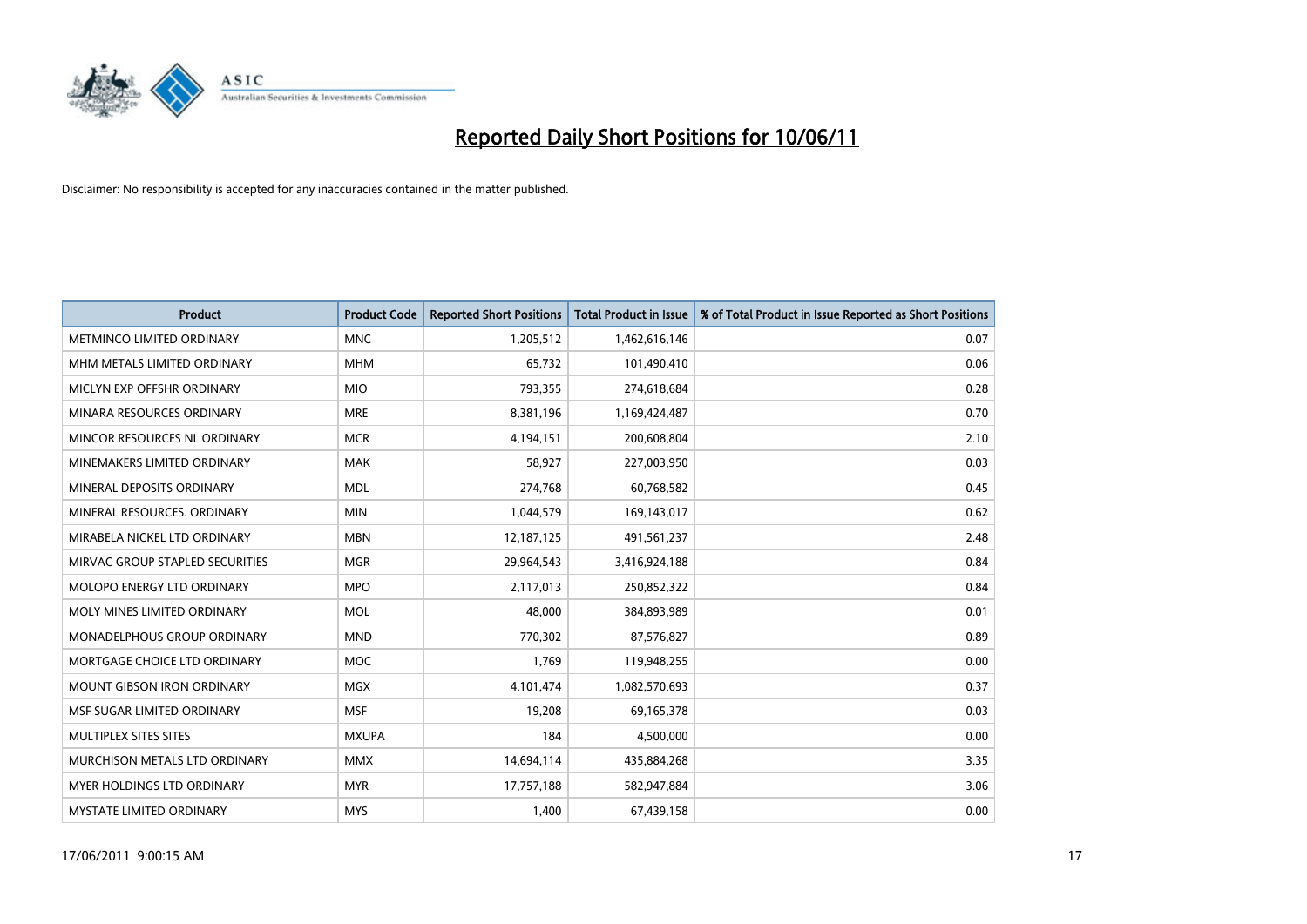

| <b>Product</b>                | <b>Product Code</b> | <b>Reported Short Positions</b> | Total Product in Issue | % of Total Product in Issue Reported as Short Positions |
|-------------------------------|---------------------|---------------------------------|------------------------|---------------------------------------------------------|
| NATIONAL AUST. BANK ORDINARY  | <b>NAB</b>          | 17,015,670                      | 2,169,785,807          | 0.76                                                    |
| NATURAL FUEL LIMITED ORDINARY | <b>NFL</b>          |                                 | 721,912                | 0.00                                                    |
| NAVITAS LIMITED ORDINARY      | <b>NVT</b>          | 4,147,452                       | 369,358,564            | 1.14                                                    |
| NEPTUNE MARINE ORDINARY       | <b>NMS</b>          | 880,120                         | 1,747,612,299          | 0.05                                                    |
| NEW HOPE CORPORATION ORDINARY | <b>NHC</b>          | 721,597                         | 830,230,549            | 0.08                                                    |
| NEWCREST MINING ORDINARY      | <b>NCM</b>          | 3,528,658                       | 765,407,334            | 0.43                                                    |
| NEWS CORP A NON-VOTING CDI    | <b>NWSLV</b>        | 840,285                         | 1,829,772,574          | 0.05                                                    |
| NEWS CORP B VOTING CDI        | <b>NWS</b>          | 2,619,921                       | 798,520,953            | 0.31                                                    |
| NEXBIS LIMITED ORDINARY       | <b>NBS</b>          | 63,733                          | 798,356,704            | 0.01                                                    |
| NEXUS ENERGY LIMITED ORDINARY | <b>NXS</b>          | 19,394,600                      | 1,326,337,066          | 1.45                                                    |
| NIB HOLDINGS LIMITED ORDINARY | <b>NHF</b>          | 9,326                           | 466,765,752            | 0.00                                                    |
| NICK SCALI LIMITED ORDINARY   | <b>NCK</b>          | 35,846                          | 81,000,000             | 0.04                                                    |
| NIDO PETROLEUM ORDINARY       | <b>NDO</b>          | 622,940                         | 1,389,163,151          | 0.04                                                    |
| NKWE PLATINUM 10C US COMMON   | <b>NKP</b>          | 159,195                         | 559,651,184            | 0.03                                                    |
| NOBLE MINERAL RES ORDINARY    | <b>NMG</b>          | 2,413,834                       | 390,804,915            | 0.63                                                    |
| NORTHERN CREST ORDINARY       | <b>NOC</b>          | 24,345                          | 133,484,723            | 0.02                                                    |
| NORTHERN IRON LTD ORDINARY    | <b>NFE</b>          | 1,137,999                       | 336,084,863            | 0.33                                                    |
| NRW HOLDINGS LIMITED ORDINARY | <b>NWH</b>          | 692,781                         | 278,888,011            | 0.24                                                    |
| NUCOAL RESOURCES NL ORDINARY  | <b>NCR</b>          | 268,171                         | 437,193,340            | 0.06                                                    |
| NUFARM LIMITED ORDINARY       | <b>NUF</b>          | 5,872,456                       | 261,833,005            | 2.22                                                    |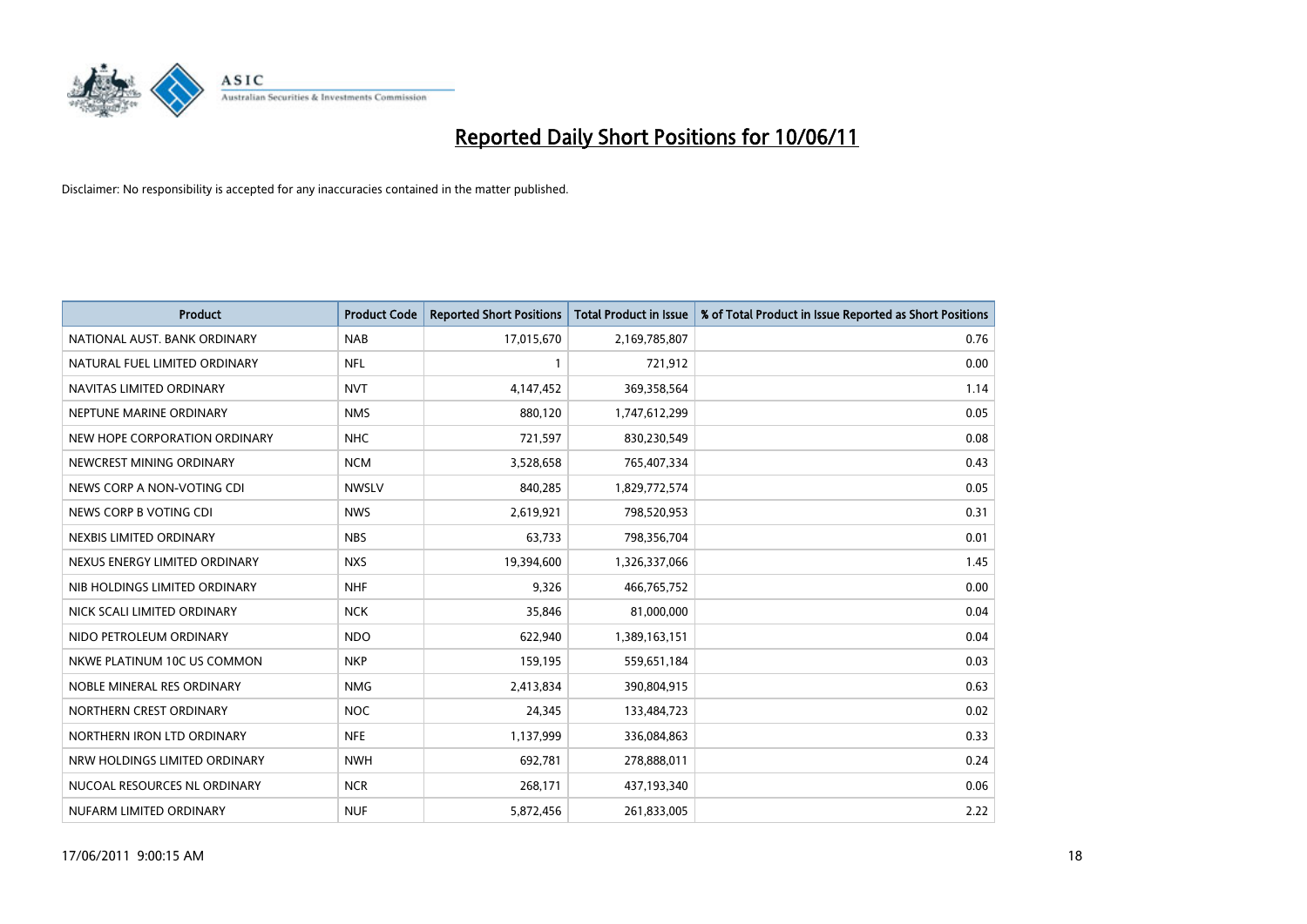

| <b>Product</b>                        | <b>Product Code</b> | <b>Reported Short Positions</b> | <b>Total Product in Issue</b> | % of Total Product in Issue Reported as Short Positions |
|---------------------------------------|---------------------|---------------------------------|-------------------------------|---------------------------------------------------------|
| <b>OAKTON LIMITED ORDINARY</b>        | <b>OKN</b>          | 679,812                         | 93,800,235                    | 0.73                                                    |
| OCEANAGOLD CORP. CHESS DEPOSITARY INT | <b>OGC</b>          | 1,249,157                       | 262,550,386                   | 0.46                                                    |
| OCEANIA CAPITAL LTD ORDINARY          | <b>OCP</b>          | 2,500                           | 91,921,295                    | 0.00                                                    |
| OIL SEARCH LTD ORDINARY               | OSH                 | 10,834,032                      | 1,320,648,378                 | 0.80                                                    |
| OM HOLDINGS LIMITED ORDINARY          | OMH                 | 8,860,850                       | 504,105,150                   | 1.77                                                    |
| <b>ONESTEEL LIMITED ORDINARY</b>      | OST                 | 29,562,899                      | 1,338,106,652                 | 2.17                                                    |
| ORICA LIMITED ORDINARY                | ORI                 | 2,859,331                       | 363,223,767                   | 0.77                                                    |
| ORIGIN ENERGY ORDINARY                | <b>ORG</b>          | 4,134,530                       | 1,064,433,259                 | 0.37                                                    |
| OROCOBRE LIMITED ORDINARY             | <b>ORE</b>          | 72,999                          | 102,813,894                   | 0.07                                                    |
| OROTONGROUP LIMITED ORDINARY          | ORL                 | 10,541                          | 40,880,902                    | 0.02                                                    |
| OTTO ENERGY LIMITED ORDINARY          | <b>OEL</b>          | 109,204                         | 1,134,540,071                 | 0.01                                                    |
| OZ MINERALS DEFERRED SETTLEMENT       | <b>OZLDA</b>        | 1,133,515                       | 323,854,651                   | 0.36                                                    |
| PACIFIC BRANDS ORDINARY               | <b>PBG</b>          | 11,080,919                      | 931,386,248                   | 1.19                                                    |
| PALADIN ENERGY LTD ORDINARY           | <b>PDN</b>          | 18,148,599                      | 777,698,217                   | 2.31                                                    |
| PANAUST LIMITED ORDINARY              | PNA                 | 10,824,906                      | 593,651,483                   | 1.82                                                    |
| PANORAMIC RESOURCES ORDINARY          | PAN                 | 1,534,498                       | 207,050,710                   | 0.75                                                    |
| PAPERLINX LIMITED ORDINARY            | <b>PPX</b>          | 13,405,885                      | 603,580,761                   | 2.23                                                    |
| PAPILLON RES LTD ORDINARY             | PIR                 | 109,000                         | 202,426,127                   | 0.05                                                    |
| PATTIES FOODS LTD ORDINARY            | PFL                 | 4                               | 138,989,223                   | 0.00                                                    |
| PEET LIMITED ORDINARY                 | <b>PPC</b>          | 97,001                          | 303,854,244                   | 0.03                                                    |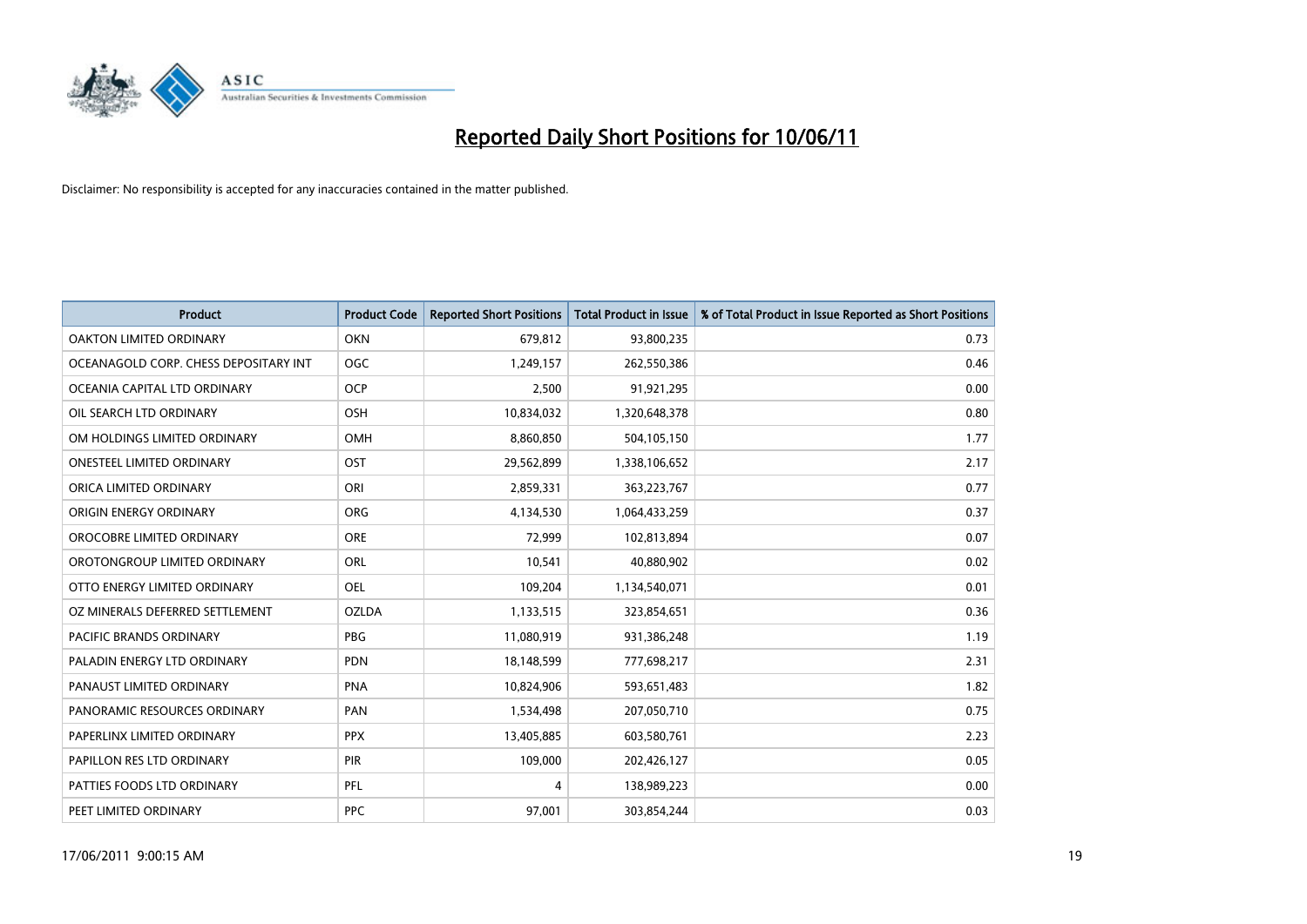

| <b>Product</b>                | <b>Product Code</b> | <b>Reported Short Positions</b> | Total Product in Issue | % of Total Product in Issue Reported as Short Positions |
|-------------------------------|---------------------|---------------------------------|------------------------|---------------------------------------------------------|
| PENINSULA ENERGY LTD ORDINARY | <b>PEN</b>          | 285,000                         | 2,093,420,252          | 0.01                                                    |
| PERILYA LIMITED ORDINARY      | PEM                 | 593,953                         | 526,075,563            | 0.12                                                    |
| PERPETUAL LIMITED ORDINARY    | PPT                 | 2,721,259                       | 44,669,352             | 6.09                                                    |
| PERSEUS MINING LTD ORDINARY   | PRU                 | 4,491,852                       | 425,017,088            | 1.04                                                    |
| PETSEC ENERGY ORDINARY        | <b>PSA</b>          | 223,332                         | 231,283,622            | 0.10                                                    |
| PHARMAXIS LTD ORDINARY        | <b>PXS</b>          | 1,976,665                       | 228,290,309            | 0.85                                                    |
| PHOTON GROUP LTD ORDINARY     | PGA                 | 250,510                         | 1,540,886,866          | 0.02                                                    |
| PLATINUM ASSET ORDINARY       | <b>PTM</b>          | 9,087,868                       | 561,347,878            | 1.65                                                    |
| PLATINUM AUSTRALIA ORDINARY   | PLA                 | 5,138,371                       | 392,430,039            | 1.31                                                    |
| PLATINUM CAPITAL LTD ORDINARY | <b>PMC</b>          |                                 | 164,959,410            | 0.00                                                    |
| PLUTON RESOURCES ORDINARY     | <b>PLV</b>          | 310,119                         | 187,026,448            | 0.16                                                    |
| PMP LIMITED ORDINARY          | <b>PMP</b>          | 59,216                          | 330,794,300            | 0.01                                                    |
| PORT BOUVARD LIMITED ORDINARY | PBD                 | 6,754                           | 593,868,295            | 0.00                                                    |
| PRANA BIOTECHNOLOGY ORDINARY  | PBT                 | 875,750                         | 269,292,203            | 0.33                                                    |
| PREMIER INVESTMENTS ORDINARY  | <b>PMV</b>          | 675,192                         | 155,062,831            | 0.43                                                    |
| PRIMA BIOMED LTD ORDINARY     | <b>PRR</b>          | 1,308                           | 901,982,912            | 0.00                                                    |
| PRIMARY HEALTH CARE ORDINARY  | <b>PRY</b>          | 9,522,692                       | 497,409,803            | 1.91                                                    |
| PRIME MEDIA GRP LTD ORDINARY  | <b>PRT</b>          | 17,125                          | 366,330,303            | 0.00                                                    |
| PROGEN PHARMACEUTIC ORDINARY  | <b>PGL</b>          | 151,596                         | 24,709,097             | 0.61                                                    |
| PROGRAMMED ORDINARY           | <b>PRG</b>          | 382,187                         | 118,169,908            | 0.31                                                    |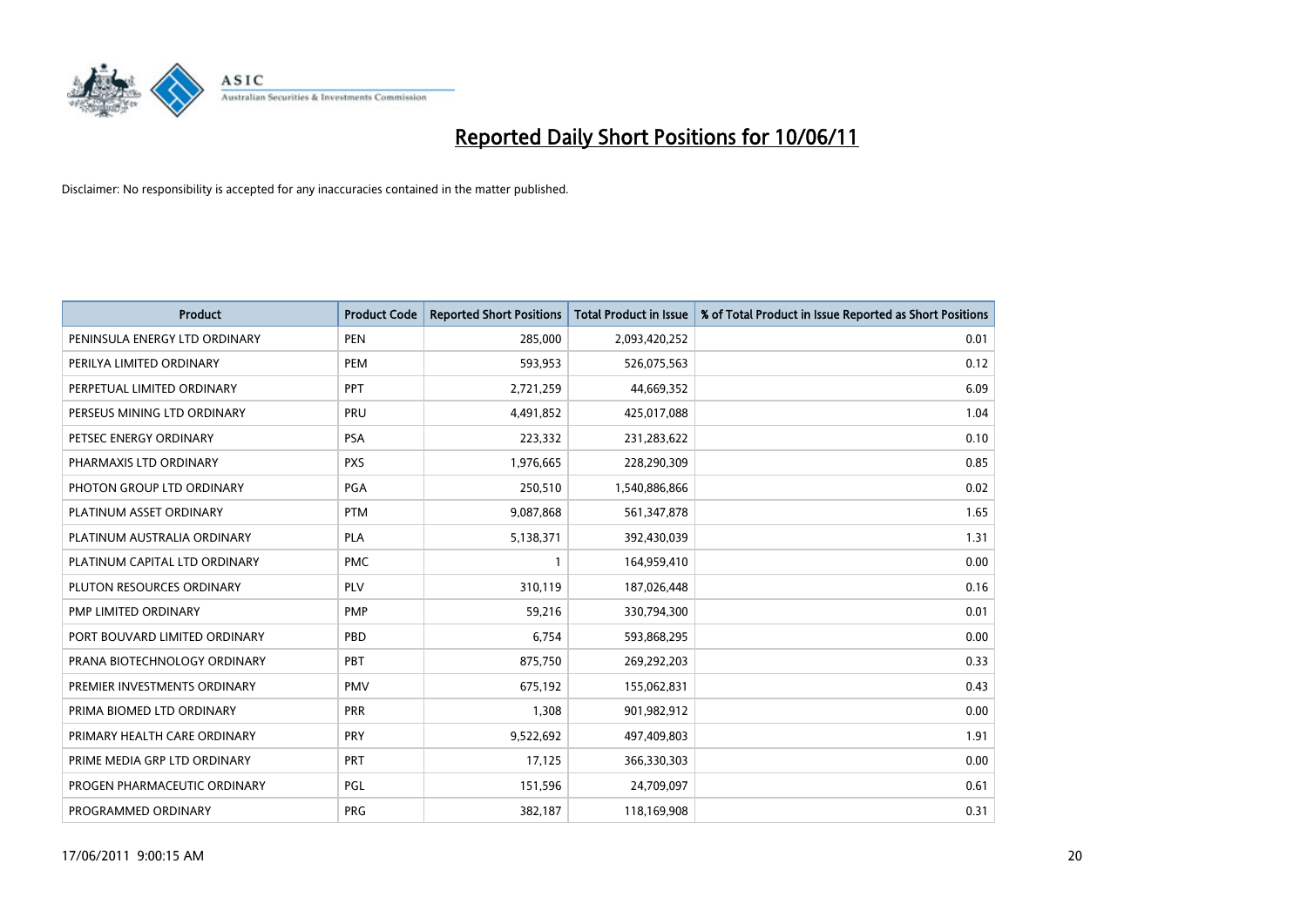

| <b>Product</b>                       | <b>Product Code</b> | <b>Reported Short Positions</b> | <b>Total Product in Issue</b> | % of Total Product in Issue Reported as Short Positions |
|--------------------------------------|---------------------|---------------------------------|-------------------------------|---------------------------------------------------------|
| <b>PSIVIDA CORP CDI 1:1</b>          | <b>PVA</b>          | 6,878                           | 8,891,730                     | 0.08                                                    |
| <b>QANTAS AIRWAYS ORDINARY</b>       | QAN                 | 35,545,042                      | 2,265,123,620                 | 1.57                                                    |
| OBE INSURANCE GROUP ORDINARY         | OBE                 | 19,713,067                      | 1,092,654,587                 | 1.78                                                    |
| OR NATIONAL LIMITED ORDINARY         | <b>ORN</b>          | 17,127,246                      | 2,440,000,000                 | 0.68                                                    |
| ORXPHARMA LTD ORDINARY               | <b>ORX</b>          | 18,200                          | 125,824,127                   | 0.01                                                    |
| <b>QUBE LOGISTICS ORDINARY UNITS</b> | <b>QUB</b>          | 19,684,236                      | 610,839,329                   | 3.22                                                    |
| RAMELIUS RESOURCES ORDINARY          | <b>RMS</b>          | 943,852                         | 291,767,215                   | 0.30                                                    |
| RAMSAY HEALTH CARE ORDINARY          | <b>RHC</b>          | 1,741,731                       | 202,081,252                   | 0.86                                                    |
| <b>RCR TOMLINSON ORDINARY</b>        | <b>RCR</b>          | 68,067                          | 131,980,172                   | 0.05                                                    |
| <b>REA GROUP ORDINARY</b>            | <b>REA</b>          | 52,564                          | 130,401,680                   | 0.03                                                    |
| <b>RECKON LIMITED ORDINARY</b>       | <b>RKN</b>          | 5,903                           | 133,384,060                   | 0.00                                                    |
| <b>RED FORK ENERGY ORDINARY</b>      | <b>RFE</b>          | 17,086                          | 269,769,853                   | 0.00                                                    |
| REDBANK ENERGY LTD ORDINARY          | AEJ                 | 13                              | 786,287                       | 0.00                                                    |
| <b>REDFLEX HOLDINGS ORDINARY</b>     | <b>RDF</b>          | 15,065                          | 110,345,599                   | 0.01                                                    |
| REED RESOURCES LTD ORDINARY          | <b>RDR</b>          | 459,061                         | 262,237,201                   | 0.17                                                    |
| REGIS RESOURCES ORDINARY             | <b>RRL</b>          | 2,308,913                       | 431,233,086                   | 0.52                                                    |
| RESMED INC CDI 10:1                  | <b>RMD</b>          | 13,552,373                      | 1,545,678,330                 | 0.85                                                    |
| RESOLUTE MINING ORDINARY             | <b>RSG</b>          | 5,353,358                       | 467,618,520                   | 1.16                                                    |
| <b>RESOURCE GENERATION ORDINARY</b>  | <b>RES</b>          | 259,311                         | 262,895,652                   | 0.10                                                    |
| REVERSE CORP LIMITED ORDINARY        | <b>REF</b>          | 25,141                          | 92,382,175                    | 0.03                                                    |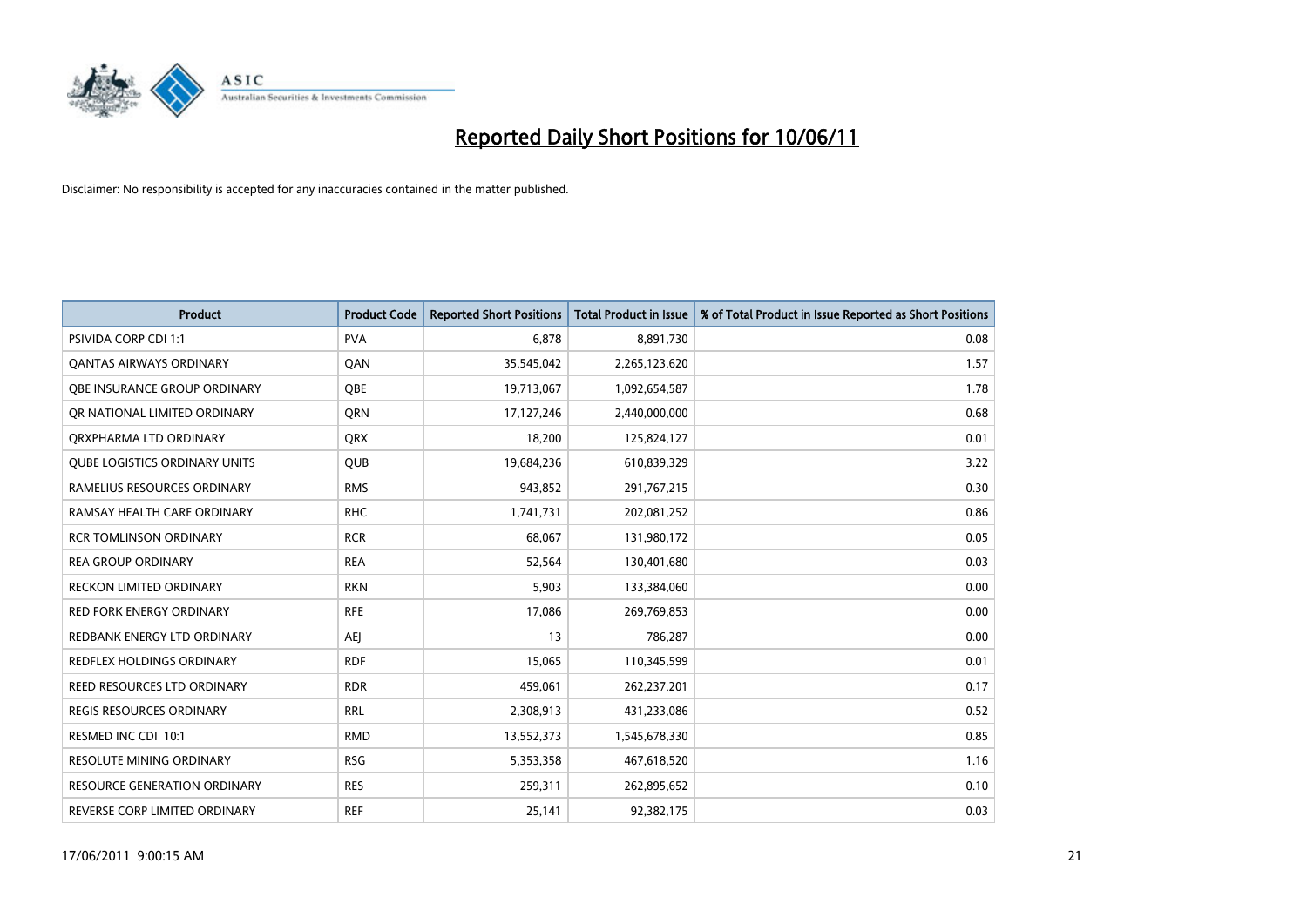

| <b>Product</b>                     | <b>Product Code</b> | <b>Reported Short Positions</b> | <b>Total Product in Issue</b> | % of Total Product in Issue Reported as Short Positions |
|------------------------------------|---------------------|---------------------------------|-------------------------------|---------------------------------------------------------|
| REX MINERALS LIMITED ORDINARY      | <b>RXM</b>          | 547,231                         | 152,438,879                   | 0.36                                                    |
| RHG LIMITED ORDINARY               | <b>RHG</b>          | 406,333                         | 318,745,978                   | 0.12                                                    |
| <b>RIALTO ENERGY ORDINARY</b>      | <b>RIA</b>          | 446,494                         | 360,006,264                   | 0.12                                                    |
| <b>RIDLEY CORPORATION ORDINARY</b> | <b>RIC</b>          | 810,324                         | 307,817,071                   | 0.26                                                    |
| RIO TINTO LIMITED ORDINARY         | <b>RIO</b>          | 17,396,543                      | 435,758,720                   | 3.99                                                    |
| <b>RIVERCITY MOTORWAY STAPLED</b>  | <b>RCY</b>          | 132,000                         | 957,010,115                   | 0.01                                                    |
| RIVERSDALE MINING ORDINARY         | <b>RIV</b>          | 10,200                          | 244,431,186                   | 0.00                                                    |
| ROBUST RESOURCES ORDINARY          | <b>ROL</b>          | 1,137,275                       | 84,944,097                    | 1.34                                                    |
| ROC OIL COMPANY ORDINARY           | <b>ROC</b>          | 14,370,793                      | 713,254,560                   | 2.02                                                    |
| ROCKLANDS RICH. LTD ORDINARY       | <b>RCI</b>          | 750                             | 360,203,917                   | 0.00                                                    |
| ROYAL WOLF HOLDINGS ORDINARY       | <b>RWH</b>          | 112,032                         | 100,387,052                   | 0.11                                                    |
| SAI GLOBAL LIMITED ORDINARY        | SAI                 | 152,628                         | 199,552,155                   | 0.07                                                    |
| SALMAT LIMITED ORDINARY            | <b>SLM</b>          | 395,864                         | 159,780,299                   | 0.25                                                    |
| SAMSON OIL & GAS LTD ORDINARY      | SSN                 | 2,390,020                       | 1,727,586,909                 | 0.14                                                    |
| SANDFIRE RESOURCES ORDINARY        | <b>SFR</b>          | 2,737,076                       | 148,384,969                   | 1.85                                                    |
| <b>SANTOS LTD ORDINARY</b>         | <b>STO</b>          | 8,427,237                       | 877,955,664                   | 0.97                                                    |
| SARACEN MINERAL ORDINARY           | SAR                 | 459,174                         | 492,151,415                   | 0.09                                                    |
| SEDGMAN LIMITED ORDINARY           | <b>SDM</b>          | 434,873                         | 209,752,689                   | 0.21                                                    |
| SEEK LIMITED ORDINARY              | <b>SEK</b>          | 11,785,567                      | 336,584,488                   | 3.48                                                    |
| SELECT HARVESTS ORDINARY           | SHV                 | 196,579                         | 56,226,960                    | 0.35                                                    |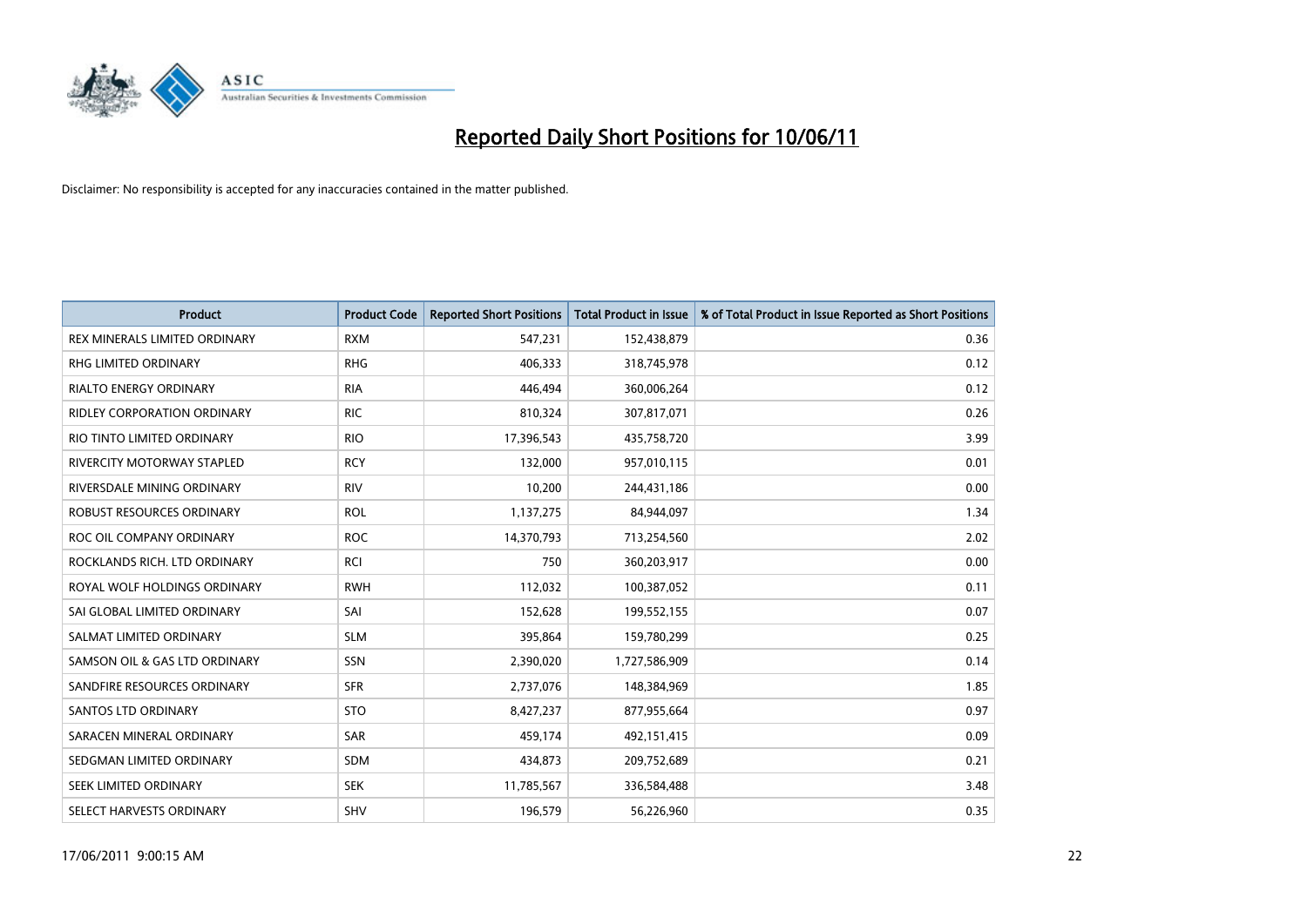

| <b>Product</b>                           | <b>Product Code</b> | <b>Reported Short Positions</b> | <b>Total Product in Issue</b> | % of Total Product in Issue Reported as Short Positions |
|------------------------------------------|---------------------|---------------------------------|-------------------------------|---------------------------------------------------------|
| SENETAS CORPORATION ORDINARY             | <b>SEN</b>          | 756,999                         | 463,105,195                   | 0.16                                                    |
| SENEX ENERGY LIMITED ORDINARY            | SXY                 | 100,826                         | 756,747,445                   | 0.01                                                    |
| SERVCORP LIMITED ORDINARY                | SRV                 | 113,425                         | 98,440,807                    | 0.11                                                    |
| SERVICE STREAM ORDINARY                  | <b>SSM</b>          | 412,191                         | 283,418,867                   | 0.14                                                    |
| SEVEN GROUP HOLDINGS ORDINARY            | <b>SVW</b>          | 1,503,311                       | 306,410,281                   | 0.49                                                    |
| SEVEN WEST MEDIA LTD ORDINARY            | <b>SWM</b>          | 4,988,393                       | 610,327,899                   | 0.83                                                    |
| SIGMA PHARMACEUTICAL ORDINARY            | <b>SIP</b>          | 19,905,528                      | 1,178,626,572                 | 1.68                                                    |
| SILEX SYSTEMS ORDINARY                   | <b>SLX</b>          | 328,169                         | 170,133,997                   | 0.18                                                    |
| SILVER LAKE RESOURCE ORDINARY            | <b>SLR</b>          | 64,295                          | 178,882,838                   | 0.02                                                    |
| SIMS METAL MGMT LTD ORDINARY             | SGM                 | 3,460,119                       | 205,393,914                   | 1.67                                                    |
| SINGAPORE TELECOMM. CHESS DEPOSITARY INT | SGT                 | 4,915,877                       | 212,756,917                   | 2.31                                                    |
| SKILLED GROUP LTD ORDINARY               | <b>SKE</b>          | 46.639                          | 233,089,776                   | 0.01                                                    |
| SMS MANAGEMENT, ORDINARY                 | <b>SMX</b>          | 363,783                         | 67,765,118                    | 0.51                                                    |
| SONIC HEALTHCARE ORDINARY                | <b>SHL</b>          | 6,409,294                       | 388,429,875                   | 1.65                                                    |
| SOUL PATTINSON (W.H) ORDINARY            | SOL                 | 56,033                          | 238,640,580                   | 0.03                                                    |
| SP AUSNET STAPLED SECURITIES             | <b>SPN</b>          | 6,436,918                       | 2,795,115,439                 | 0.23                                                    |
| SPARK INFRASTRUCTURE STAPLED NOTE & UNIT | SKI                 | 16,511,689                      | 1,326,734,264                 | 1.22                                                    |
| SPDR 200 FUND ETF UNITS                  | <b>STW</b>          | 8                               | 50,339,159                    | 0.00                                                    |
| SPECIALTY FASHION ORDINARY               | <b>SFH</b>          | 607,636                         | 191,786,121                   | 0.31                                                    |
| SPOTLESS GROUP LTD ORDINARY              | <b>SPT</b>          | 2,575,397                       | 262,766,725                   | 0.98                                                    |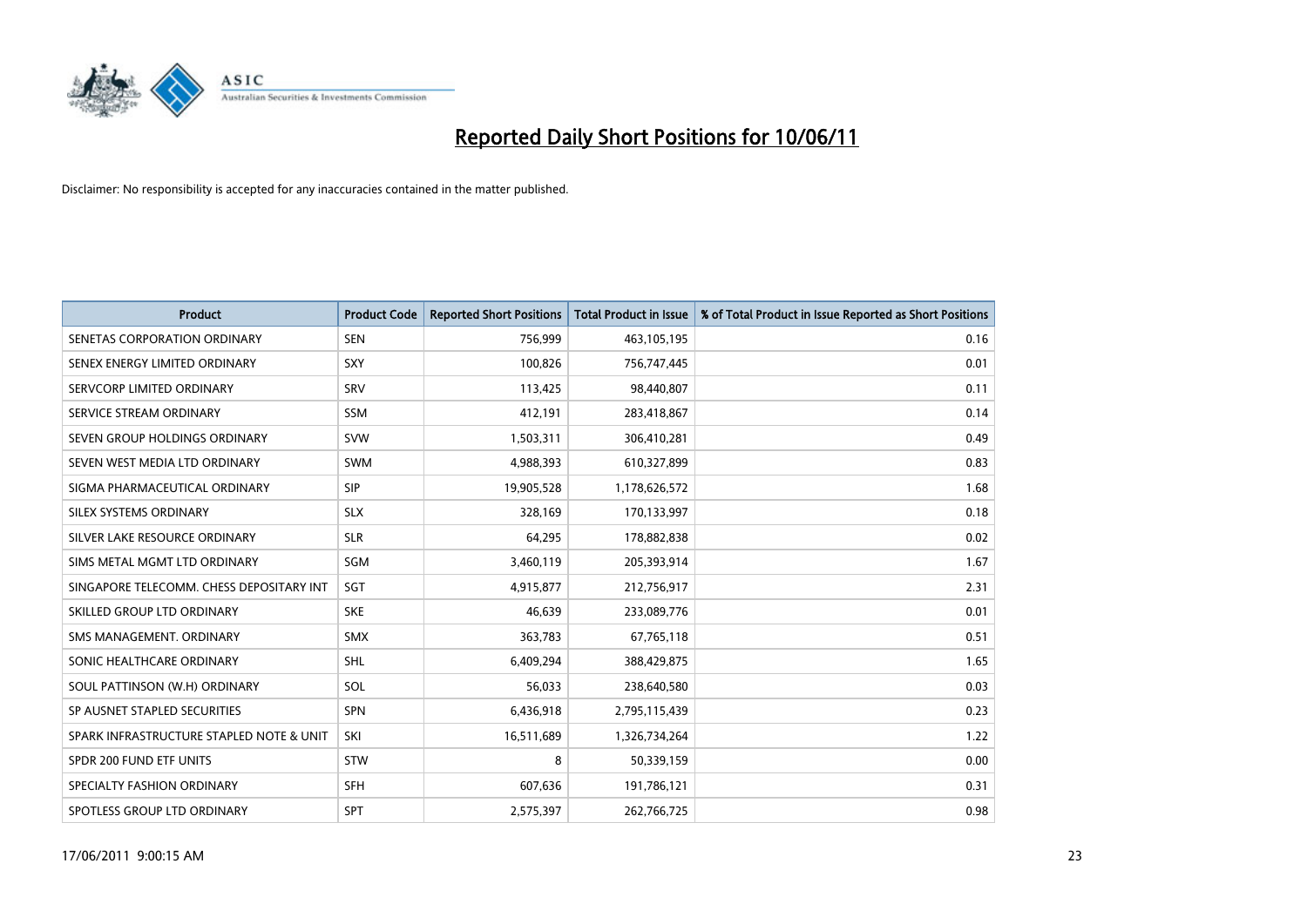

| <b>Product</b>                      | <b>Product Code</b> | <b>Reported Short Positions</b> | <b>Total Product in Issue</b> | % of Total Product in Issue Reported as Short Positions |
|-------------------------------------|---------------------|---------------------------------|-------------------------------|---------------------------------------------------------|
| ST BARBARA LIMITED ORDINARY         | SBM                 | 6,452,355                       | 325,615,389                   | 1.98                                                    |
| STAGING CONNECTIONS ORDINARY        | <b>STG</b>          | 2,917,189                       | 78,317,726                    | 3.72                                                    |
| STANMORE COAL LTD ORDINARY          | <b>SMR</b>          | 73,240                          | 88,270,738                    | 0.08                                                    |
| STARPHARMA HOLDINGS ORDINARY        | SPL                 | 176,940                         | 247,560,721                   | 0.07                                                    |
| STH AMERICAN COR LTD ORDINARY       | SAY                 | 9,200                           | 245,846,493                   | 0.00                                                    |
| STH CRS ELECT ENGNR ORDINARY        | <b>SXE</b>          | 2,910                           | 160,736,826                   | 0.00                                                    |
| STHN CROSS MEDIA ORDINARY           | <b>SXL</b>          | 4,240,577                       | 705,712,186                   | 0.58                                                    |
| STOCKLAND UNITS/ORD STAPLED         | SGP                 | 9,240,675                       | 2,383,036,717                 | 0.37                                                    |
| STRAITS RES LTD. ORDINARY           | SRO                 | 7,855,494                       | 324,655,749                   | 2.41                                                    |
| <b>STW COMMUNICATIONS ORDINARY</b>  | SGN                 | 375,968                         | 364,310,964                   | 0.10                                                    |
| SUNCORP GROUP LTD ORDINARY          | <b>SUN</b>          | 10,805,154                      | 1,286,600,980                 | 0.83                                                    |
| SUNDANCE ENERGY ORDINARY            | <b>SEA</b>          | 31,478                          | 276,709,585                   | 0.01                                                    |
| SUNDANCE RESOURCES ORDINARY         | <b>SDL</b>          | 16,087,407                      | 2,870,657,169                 | 0.55                                                    |
| SUNLAND GROUP LTD ORDINARY          | <b>SDG</b>          | 59,720                          | 224,881,794                   | 0.02                                                    |
| SUPER RET REP LTD ORDINARY          | <b>SUL</b>          | 170,075                         | 130,018,739                   | 0.14                                                    |
| <b>SWICK MINING ORDINARY</b>        | <b>SWK</b>          | 56,057                          | 236,724,970                   | 0.02                                                    |
| SYMEX HOLDINGS ORDINARY             | <b>SYM</b>          | 6,633                           | 189,166,670                   | 0.00                                                    |
| TABCORP HOLDINGS LTD ORDINARY       | <b>TAH</b>          | 4,114,897                       | 688,019,737                   | 0.60                                                    |
| <b>TALENT2 INTERNATION ORDINARY</b> | <b>TWO</b>          | 105,491                         | 144,422,121                   | 0.07                                                    |
| TALISMAN MINING ORDINARY            | <b>TLM</b>          | 29                              | 130,438,627                   | 0.00                                                    |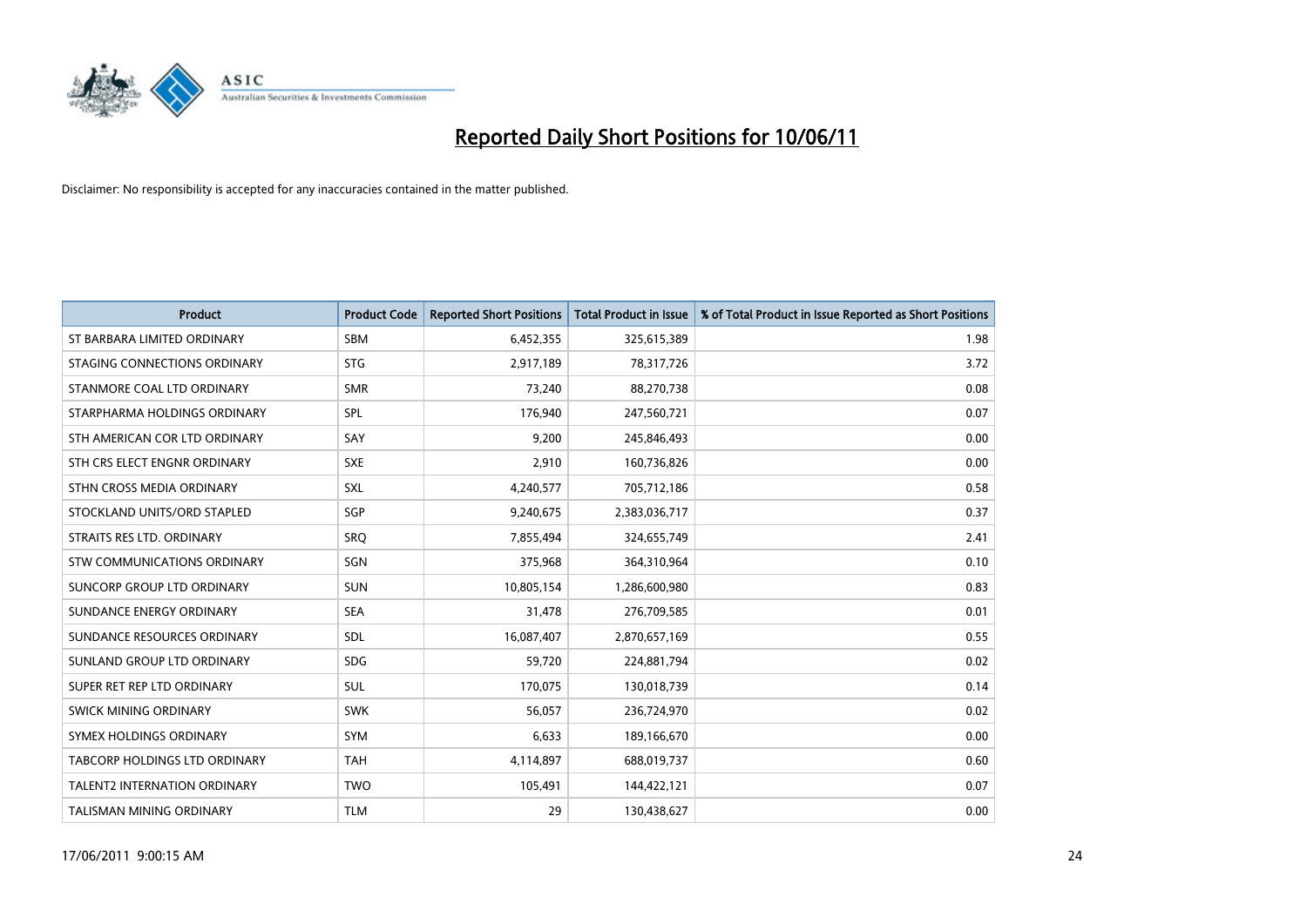

| <b>Product</b>                       | <b>Product Code</b> | <b>Reported Short Positions</b> | <b>Total Product in Issue</b> | % of Total Product in Issue Reported as Short Positions |
|--------------------------------------|---------------------|---------------------------------|-------------------------------|---------------------------------------------------------|
| <b>TANAMI GOLD NL ORDINARY</b>       | <b>TAM</b>          | 103,116                         | 260,997,677                   | 0.04                                                    |
| TAP OIL LIMITED ORDINARY             | <b>TAP</b>          | 600.864                         | 240,967,311                   | 0.24                                                    |
| TASSAL GROUP LIMITED ORDINARY        | <b>TGR</b>          | 63,571                          | 146,304,404                   | 0.03                                                    |
| TATTS GROUP LTD ORDINARY             | <b>TTS</b>          | 14,004,754                      | 1,318,683,208                 | 1.07                                                    |
| <b>TECHNOLOGY ONE ORDINARY</b>       | <b>TNE</b>          | 10.000                          | 303,119,455                   | 0.00                                                    |
| <b>TELECOM CORPORATION ORDINARY</b>  | <b>TEL</b>          | 30,762,536                      | 1,924,665,206                 | 1.60                                                    |
| <b>TELSTRA CORPORATION, ORDINARY</b> | <b>TLS</b>          | 58,151,880                      | 12,443,074,357                | 0.46                                                    |
| TEN NETWORK HOLDINGS ORDINARY        | <b>TEN</b>          | 39,601,759                      | 1,045,236,720                 | 3.78                                                    |
| TERANGA GOLD CORP CDI 1:1            | <b>TGZ</b>          | 308,531                         | 152,308,821                   | 0.18                                                    |
| TEXON PETROLEUM LTD ORDINARY         | <b>TXN</b>          | 90.680                          | 242,539,848                   | 0.04                                                    |
| TFS CORPORATION LTD ORDINARY         | <b>TFC</b>          | 65,944                          | 275,789,494                   | 0.02                                                    |
| THAKRAL HOLDINGS GRP ORDINARY/UNIT   | <b>THG</b>          | 5,696                           | 584,962,514                   | 0.00                                                    |
| THE REJECT SHOP ORDINARY             | <b>TRS</b>          | 817,849                         | 26,033,570                    | 3.13                                                    |
| THOR MINING PLC CHESS DEPOSITARY 1:1 | <b>THR</b>          | 2.307                           | 222,489,120                   | 0.00                                                    |
| THORN GROUP LIMITED ORDINARY         | <b>TGA</b>          | 2,363                           | 129,858,924                   | 0.00                                                    |
| <b>TIGER RESOURCES ORDINARY</b>      | <b>TGS</b>          | 170,577                         | 669,035,549                   | 0.03                                                    |
| TIMBERCORP LIMITED ORDINARY          | <b>TIM</b>          | 90,074                          | 352,071,429                   | 0.02                                                    |
| <b>TISHMAN SPEYER UNITS</b>          | <b>TSO</b>          | 49,427                          | 338,440,904                   | 0.01                                                    |
| TNG LIMITED ORDINARY                 | <b>TNG</b>          | 4,321                           | 284,803,062                   | 0.00                                                    |
| TOLL HOLDINGS LTD ORDINARY           | <b>TOL</b>          | 24,184,241                      | 710,128,531                   | 3.38                                                    |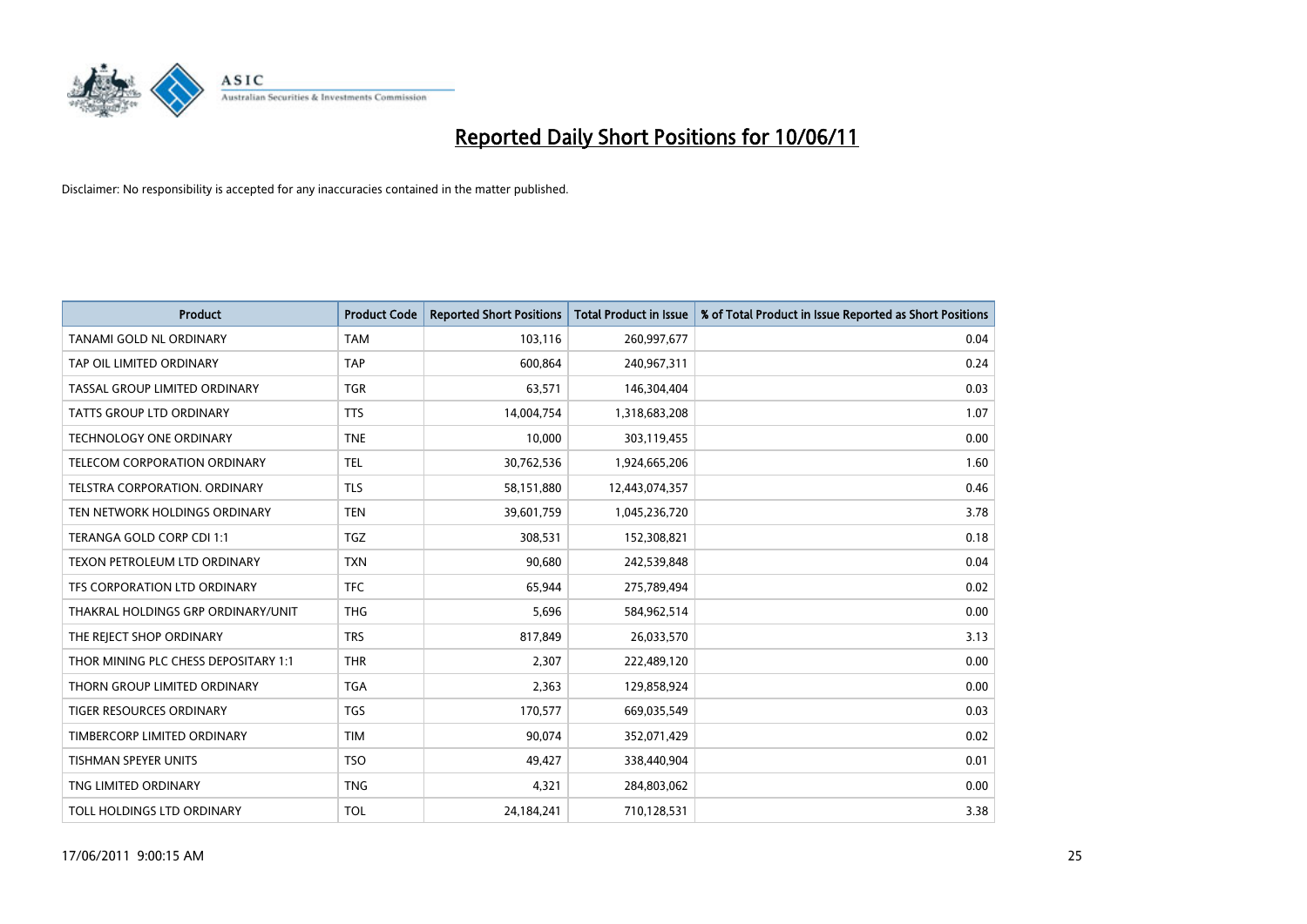

| <b>Product</b>                            | <b>Product Code</b> | <b>Reported Short Positions</b> | <b>Total Product in Issue</b> | % of Total Product in Issue Reported as Short Positions |
|-------------------------------------------|---------------------|---------------------------------|-------------------------------|---------------------------------------------------------|
| <b>TORIAN RESOURCES NL ORDINARY</b>       | <b>TNR</b>          | 595,584                         | 2,462,016,252                 | 0.02                                                    |
| TORO ENERGY LIMITED ORDINARY              | <b>TOE</b>          | 390,405                         | 964,936,676                   | 0.04                                                    |
| <b>TOWER LIMITED ORDINARY</b>             | <b>TWR</b>          | 692,422                         | 263,603,448                   | 0.26                                                    |
| TOX FREE SOLUTIONS ORDINARY               | <b>TOX</b>          | 36,251                          | 92,630,478                    | 0.04                                                    |
| TPG TELECOM LIMITED ORDINARY              | <b>TPM</b>          | 4,764,294                       | 783,481,644                   | 0.60                                                    |
| TRANSFIELD SERV INFR STAPLED SECURITIES   | <b>TSI</b>          | 7,313                           | 438,756,421                   | 0.00                                                    |
| <b>TRANSFIELD SERVICES ORDINARY</b>       | <b>TSE</b>          | 8,068,942                       | 549,715,957                   | 1.47                                                    |
| TRANSPACIFIC INDUST. ORDINARY             | <b>TPI</b>          | 10,774,178                      | 960,638,735                   | 1.10                                                    |
| TRANSURBAN GROUP TRIPLE STAPLED SEC.      | <b>TCL</b>          | 7,030,938                       | 1,443,543,731                 | 0.46                                                    |
| TREASURY WINE ESTATE ORDINARY             | <b>TWE</b>          | 13,601,851                      | 647,227,144                   | 2.11                                                    |
| TRINITY GROUP STAPLED SECURITIES          | <b>TCO</b>          | 3,419                           | 203,405,927                   | 0.00                                                    |
| TROY RESOURCES NL ORDINARY                | <b>TRY</b>          | 18,850                          | 87,970,323                    | 0.01                                                    |
| UGL LIMITED ORDINARY                      | UGL                 | 5,966,364                       | 166,047,171                   | 3.59                                                    |
| UNILIFE CORPORATION CDI US PROHIBITED     | <b>UNS</b>          | 612,757                         | 273,378,408                   | 0.22                                                    |
| VALAD PROPERTY GROUP STAPLED US PROHIBIT. | <b>VPG</b>          | 2,731,267                       | 115,108,116                   | 2.38                                                    |
| <b>VDM GROUP LIMITED ORDINARY</b>         | <b>VMG</b>          | 11,116                          | 193,127,749                   | 0.01                                                    |
| <b>VENTURE MINERALS ORDINARY</b>          | <b>VMS</b>          | 158,639                         | 221,093,592                   | 0.07                                                    |
| VIRGIN BLUE HOLDINGS ORDINARY             | <b>VBA</b>          | 42,742,113                      | 2,210,197,600                 | 1.93                                                    |
| <b>VISION GROUP HLDGS ORDINARY</b>        | <b>VGH</b>          | 78,000                          | 74,197,532                    | 0.11                                                    |
| VITA GROUP LTD ORDINARY                   | <b>VTG</b>          | 75,190                          | 142,499,800                   | 0.05                                                    |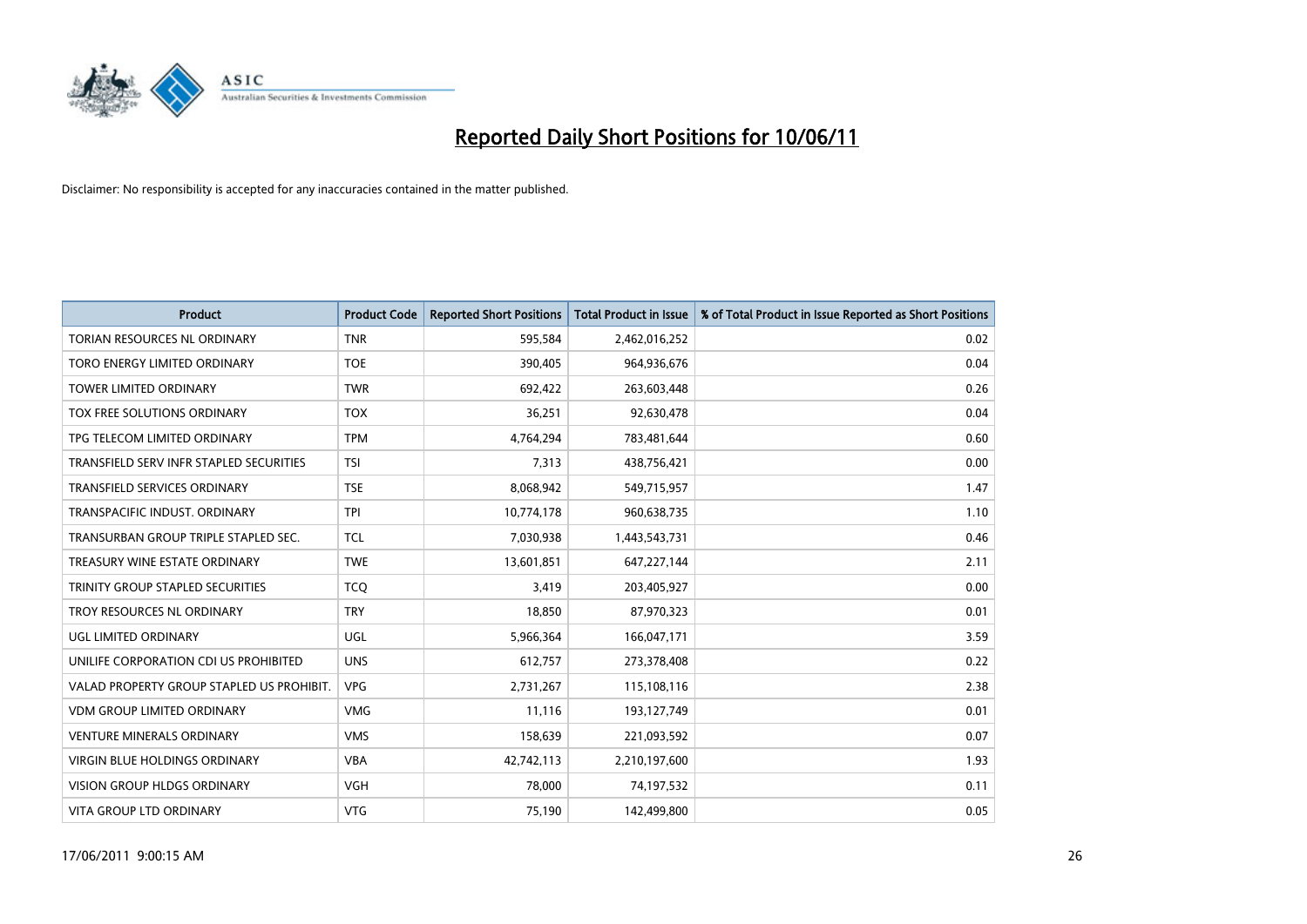

| <b>Product</b>                         | <b>Product Code</b> | <b>Reported Short Positions</b> | <b>Total Product in Issue</b> | % of Total Product in Issue Reported as Short Positions |
|----------------------------------------|---------------------|---------------------------------|-------------------------------|---------------------------------------------------------|
| <b>VITERRA INC CDI 1:1</b>             | <b>VTA</b>          | 3,828                           | 68,629,939                    | 0.01                                                    |
| <b>WATPAC LIMITED ORDINARY</b>         | <b>WTP</b>          | 41,980                          | 183,341,382                   | 0.01                                                    |
| <b>WDS LIMITED ORDINARY</b>            | <b>WDS</b>          | 701                             | 144,055,662                   | 0.00                                                    |
| WEBJET LIMITED ORDINARY                | <b>WEB</b>          | 397,241                         | 76,654,002                    | 0.52                                                    |
| <b>WESFARMERS LIMITED ORDINARY</b>     | <b>WES</b>          | 23,152,794                      | 1,005,426,682                 | 2.27                                                    |
| WESFARMERS LIMITED PARTIALLY PROTECTED | <b>WESN</b>         | 68.688                          | 151,645,480                   | 0.04                                                    |
| WESTERN AREAS NL ORDINARY              | <b>WSA</b>          | 6,947,522                       | 179,735,899                   | 3.87                                                    |
| WESTERN DESERT RES. ORDINARY           | <b>WDR</b>          | 948                             | 166,684,138                   | 0.00                                                    |
| WESTFIELD GROUP ORD/UNIT STAPLED SEC   | <b>WDC</b>          | 10,653,165                      | 2,308,988,539                 | 0.44                                                    |
| WESTFIELD RETAIL TST UNIT STAPLED      | <b>WRT</b>          | 34,778,944                      | 3,054,166,195                 | 1.16                                                    |
| WESTPAC BANKING CORP ORDINARY          | <b>WBC</b>          | 31,582,555                      | 3,009,664,751                 | 0.99                                                    |
| WHITE ENERGY COMPANY ORDINARY          | <b>WEC</b>          | 11,030,883                      | 316,104,241                   | 3.48                                                    |
| WHITEHAVEN COAL ORDINARY               | <b>WHC</b>          | 1,572,795                       | 493,800,069                   | 0.32                                                    |
| WHK GROUP LIMITED ORDINARY             | <b>WHG</b>          | 94,231                          | 265,142,652                   | 0.03                                                    |
| <b>WILDHORSE ENERGY ORDINARY</b>       | <b>WHE</b>          | 26,413                          | 227,117,335                   | 0.01                                                    |
| WINDIMURRA VANADIUM ORDINARY           | <b>WVL</b>          | 163,685                         | 154,278,674                   | 0.11                                                    |
| WOODSIDE PETROLEUM ORDINARY            | <b>WPL</b>          | 2,818,527                       | 793,229,820                   | 0.35                                                    |
| WOOLWORTHS LIMITED ORDINARY            | <b>WOW</b>          | 6,676,174                       | 1,216,483,670                 | 0.53                                                    |
| <b>WORLEYPARSONS LTD ORDINARY</b>      | <b>WOR</b>          | 5,476,723                       | 241,665,644                   | 2.28                                                    |
| WOTIF.COM HOLDINGS ORDINARY            | <b>WTF</b>          | 9,412,019                       | 211,209,444                   | 4.43                                                    |